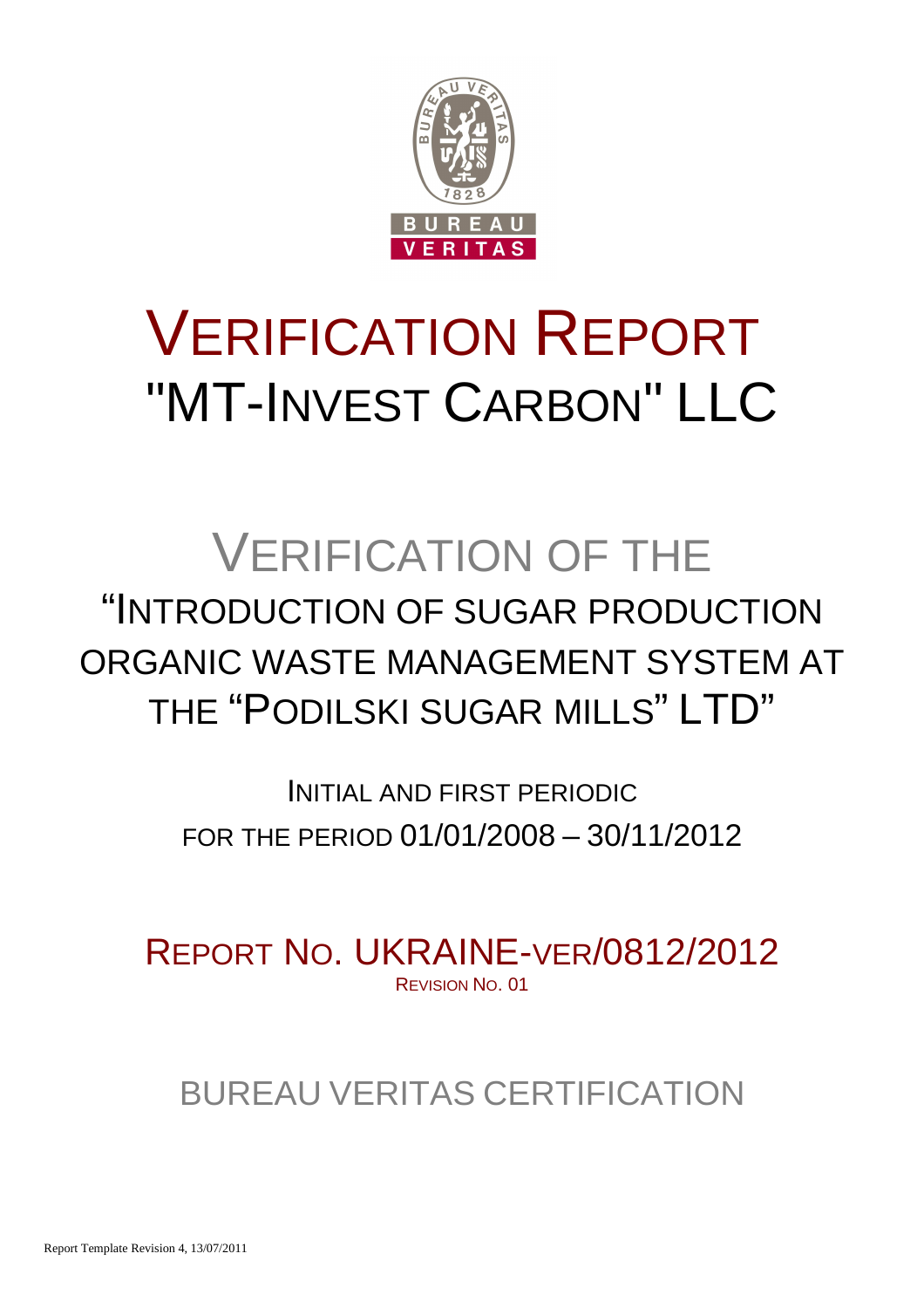

#### VERIFICATION REPORT

| Date of first issue:<br>20/12/2012                                                                                                                                                                                                                                                                                                                                                                                                                                                                                                                                                                                                                                                                                                                                                                                    | Organizational unit:                                                                                                                                                                                                                                                                                                                                                                                                                                                                                                                                                                                                                                                                                |             | <b>Bureau Veritas Certification</b>                                                      |  |  |  |
|-----------------------------------------------------------------------------------------------------------------------------------------------------------------------------------------------------------------------------------------------------------------------------------------------------------------------------------------------------------------------------------------------------------------------------------------------------------------------------------------------------------------------------------------------------------------------------------------------------------------------------------------------------------------------------------------------------------------------------------------------------------------------------------------------------------------------|-----------------------------------------------------------------------------------------------------------------------------------------------------------------------------------------------------------------------------------------------------------------------------------------------------------------------------------------------------------------------------------------------------------------------------------------------------------------------------------------------------------------------------------------------------------------------------------------------------------------------------------------------------------------------------------------------------|-------------|------------------------------------------------------------------------------------------|--|--|--|
|                                                                                                                                                                                                                                                                                                                                                                                                                                                                                                                                                                                                                                                                                                                                                                                                                       | <b>Holding SAS</b>                                                                                                                                                                                                                                                                                                                                                                                                                                                                                                                                                                                                                                                                                  |             |                                                                                          |  |  |  |
| Client:<br>"MT-Invest Carbon" LLC                                                                                                                                                                                                                                                                                                                                                                                                                                                                                                                                                                                                                                                                                                                                                                                     | Client ref.:<br>laroslav Falendysh                                                                                                                                                                                                                                                                                                                                                                                                                                                                                                                                                                                                                                                                  |             |                                                                                          |  |  |  |
| Summary:<br>Bureau Veritas Certification has made the initial and 1 <sup>st</sup> periodic verification of the "Introduction of sugar<br>production organic waste management system at the "Podilski sugar mills" LTD" project of «MT-Invest<br>Carbon» LLC located in Vinnytsia Region of Ukraine, and applying JI specific approach, on the basis of<br>UNFCCC criteria for the JI, as well as criteria given to provide for consistent project operations, monitoring and<br>reporting. UNFCCC criteria refer to Article 6 of the Kyoto Protocol, the JI rules and modalities and the<br>subsequent decisions by the JI Supervisory Committee, as well as the host country criteria.                                                                                                                               |                                                                                                                                                                                                                                                                                                                                                                                                                                                                                                                                                                                                                                                                                                     |             |                                                                                          |  |  |  |
|                                                                                                                                                                                                                                                                                                                                                                                                                                                                                                                                                                                                                                                                                                                                                                                                                       | The verification scope is defined as a periodic independent review and ex post determination by the Accredited<br>Independent Entity of the monitored reductions in GHG emissions during defined verification period, and<br>consisted of the following three phases: i) desk review of the monitoring report against project design and the<br>baseline and monitoring plan; ii) follow-up interviews with project stakeholders; iii) resolution of outstanding<br>issues and the issuance of the final verification report and opinion. The overall verification, from Contract<br>Review to Verification Report & Opinion, was conducted using Bureau Veritas Certification internal procedures. |             |                                                                                          |  |  |  |
| The first output of the verification process is a list of Clarification, Corrective Action Requests, Forward Action<br>Requests (CL, CAR and FAR), presented in Appendix A.                                                                                                                                                                                                                                                                                                                                                                                                                                                                                                                                                                                                                                           |                                                                                                                                                                                                                                                                                                                                                                                                                                                                                                                                                                                                                                                                                                     |             |                                                                                          |  |  |  |
| In summary, Bureau Veritas Certification confirms that the project is implemented as planned and described in<br>approved project design documents. Installed equipment being essential for generating emission reduction<br>runs reliably and is calibrated appropriately. The monitoring system is in place and the project is generating<br>GHG emission reductions. The GHG emission reduction is calculated accurately and without material errors,<br>omissions, or misstatements, and the ERUs issued totalize 2 210 856 tonnes of CO2 equivalent for the<br>monitoring period from 01/01/2008 to 30/11/2012.<br>Our opinion relates to the project GHG emissions and resulting GHG emission reductions reported and related<br>to the approved project baseline and monitoring, and its associated documents. |                                                                                                                                                                                                                                                                                                                                                                                                                                                                                                                                                                                                                                                                                                     |             |                                                                                          |  |  |  |
| Report No.:<br>UKRAINE-ver/0812/2012<br>JI                                                                                                                                                                                                                                                                                                                                                                                                                                                                                                                                                                                                                                                                                                                                                                            | Subject Group:                                                                                                                                                                                                                                                                                                                                                                                                                                                                                                                                                                                                                                                                                      |             |                                                                                          |  |  |  |
| Project title:<br>"Introduction of sugar production organic waste<br>management system at the "Podilski sugar mills"<br>LTD"                                                                                                                                                                                                                                                                                                                                                                                                                                                                                                                                                                                                                                                                                          |                                                                                                                                                                                                                                                                                                                                                                                                                                                                                                                                                                                                                                                                                                     |             |                                                                                          |  |  |  |
| Work carried out by:<br>Kateryna Zinevych - Tean leader, lead verifier<br>Volodymyr Kulish - Team member, verifter                                                                                                                                                                                                                                                                                                                                                                                                                                                                                                                                                                                                                                                                                                    |                                                                                                                                                                                                                                                                                                                                                                                                                                                                                                                                                                                                                                                                                                     |             |                                                                                          |  |  |  |
| Work reviewed by:<br>Ivan Sokolov - Internal Technical Reviewer<br>Olena Manzjuk Blue atidarsa<br>Work approved by:<br>Holding SAS                                                                                                                                                                                                                                                                                                                                                                                                                                                                                                                                                                                                                                                                                    |                                                                                                                                                                                                                                                                                                                                                                                                                                                                                                                                                                                                                                                                                                     | $\boxtimes$ | No distribution without permission from the<br>Client or responsible organizational unit |  |  |  |
| Ivan Sokolov - Øperational Manager                                                                                                                                                                                                                                                                                                                                                                                                                                                                                                                                                                                                                                                                                                                                                                                    |                                                                                                                                                                                                                                                                                                                                                                                                                                                                                                                                                                                                                                                                                                     |             | Limited distribution                                                                     |  |  |  |
| Date of this revision.<br>Rey. No.:<br>20/12/2012<br>$\mathsf{U}1$                                                                                                                                                                                                                                                                                                                                                                                                                                                                                                                                                                                                                                                                                                                                                    | Number of pages:<br>21                                                                                                                                                                                                                                                                                                                                                                                                                                                                                                                                                                                                                                                                              |             | Unrestricted distribution                                                                |  |  |  |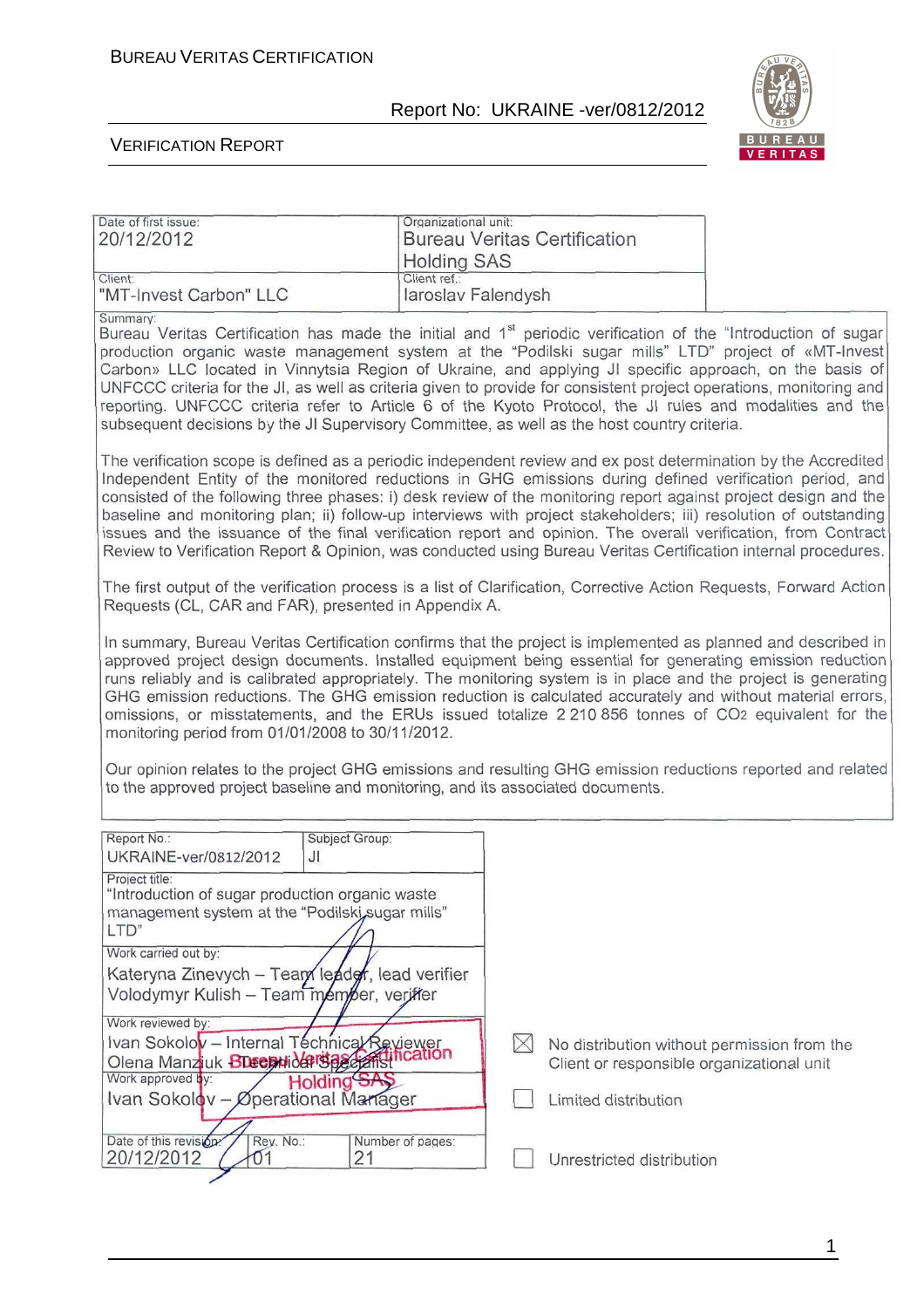

## **Table of Contents Page 2018**

| 1              |                                                                                | 3              |
|----------------|--------------------------------------------------------------------------------|----------------|
| 1.1            | Objective                                                                      | 3              |
| 1.2            | Scope                                                                          | 3              |
| 1.3            | <b>Verification Team</b>                                                       | 3              |
| $\overline{2}$ |                                                                                |                |
| 2.1            | <b>Review of Documents</b>                                                     | $\overline{4}$ |
| 2.2            | Follow-up Interviews                                                           | $\overline{4}$ |
| 2.3            | Resolution of Clarification, Corrective and Forward Action Requests            | 5              |
| 3              |                                                                                |                |
| 3.1            | Remaining issues and FARs from previous verifications                          | 6              |
| 3.2            | Project approval by Parties involved (90-91)                                   | 6              |
| 3.3            | Project implementation (92-93)                                                 | 6              |
| 3.4            | Compliance of the monitoring plan with the monitoring methodology<br>$(94-98)$ | $\overline{7}$ |
| 3.5            | Revision of monitoring plan (99-100)                                           | $\overline{7}$ |
| 3.6            | Data management (101)                                                          | 7              |
| 3.7            | Verification regarding programmes of activities (102-110)                      | 8              |
| 4              |                                                                                |                |
| 5              |                                                                                |                |
|                |                                                                                |                |

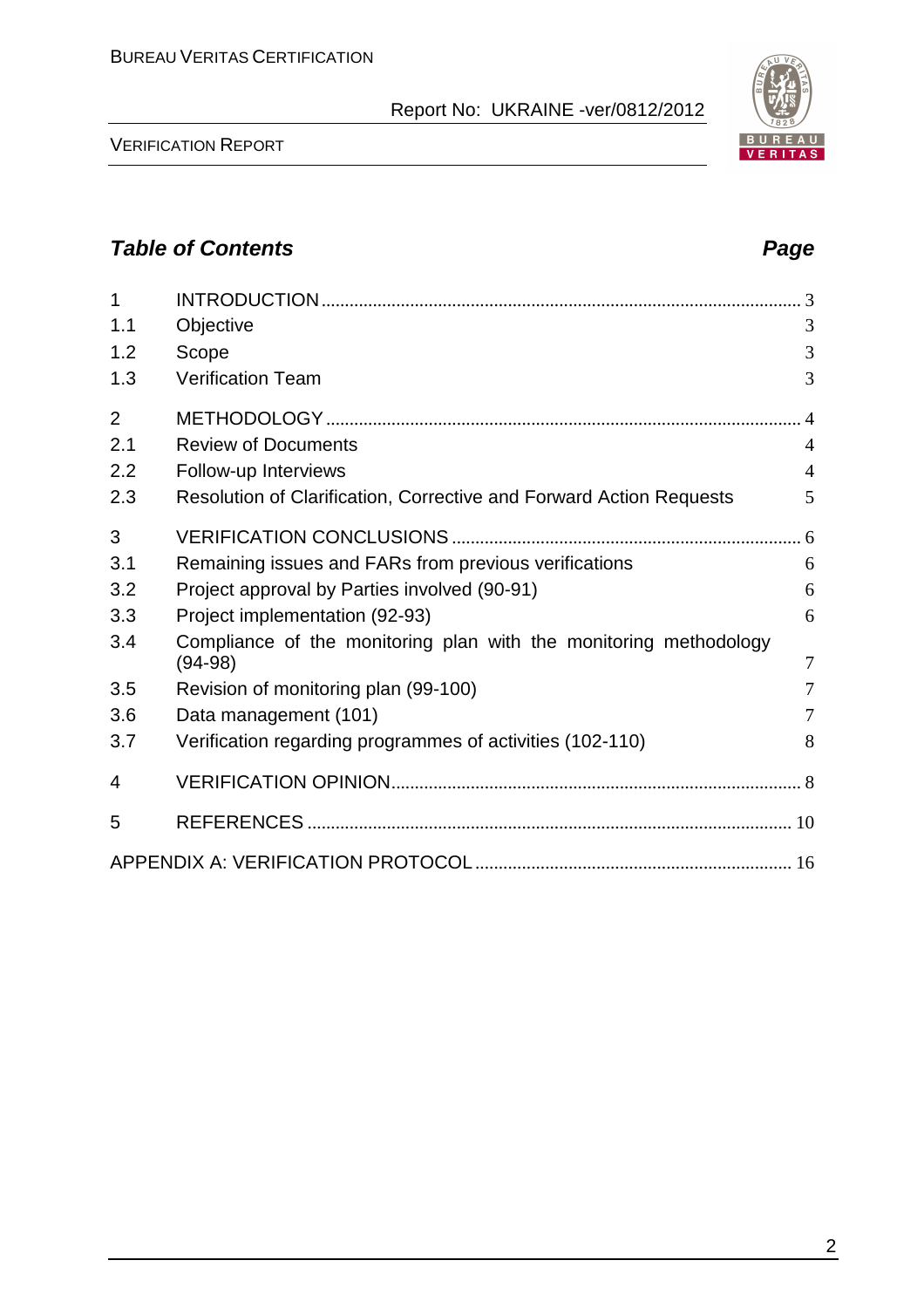

VERIFICATION REPORT

## **1 INTRODUCTION**

«MT-Invest Carbon» LLC has commissioned Bureau Veritas Certification to verify the emissions reductions of its JI Project "Introduction of sugar production organic waste management system at the "Podilski sugar mills" LTD" (hereafter called "the project") at Vinnytsia Region of Ukraine.

This report summarizes the findings of the verification of the project, performed on the basis of UNFCCC criteria, as well as criteria given to provide for consistent project operations, monitoring and reporting.

## **1.1 Objective**

Verification is the periodic independent review and ex post determination by the Accredited Independent Entity of the monitored reductions in GHG emissions during defined verification period.

The objective of verification can be divided in Initial Verification and Periodic Verification.

UNFCCC criteria refer to Article 6 of the Kyoto Protocol, the JI rules and modalities and the subsequent decisions by the JI Supervisory Committee, as well as the host country criteria.

## **1.2 Scope**

The verification scope is defined as an independent and objective review of the project design document, the project's baseline study, monitoring plan and monitoring report, and other relevant documents. The information in these documents is reviewed against Kyoto Protocol requirements, UNFCCC rules and associated interpretations.

The verification is not meant to provide any consulting towards the Client. However, stated requests for clarifications, corrective and/or forward actions may provide input for improvement of the project monitoring towards reductions in the GHG emissions.

## **1.3 Verification Team**

The verification team consists of the following personnel:

| Kateryna Zinevych<br><b>Bureau Veritas Certification</b> | Team Leader, Climate Change Verifier |
|----------------------------------------------------------|--------------------------------------|
| Volodymyr Kulish<br><b>Bureau Veritas Certification</b>  | <b>Climate Change Verifier</b>       |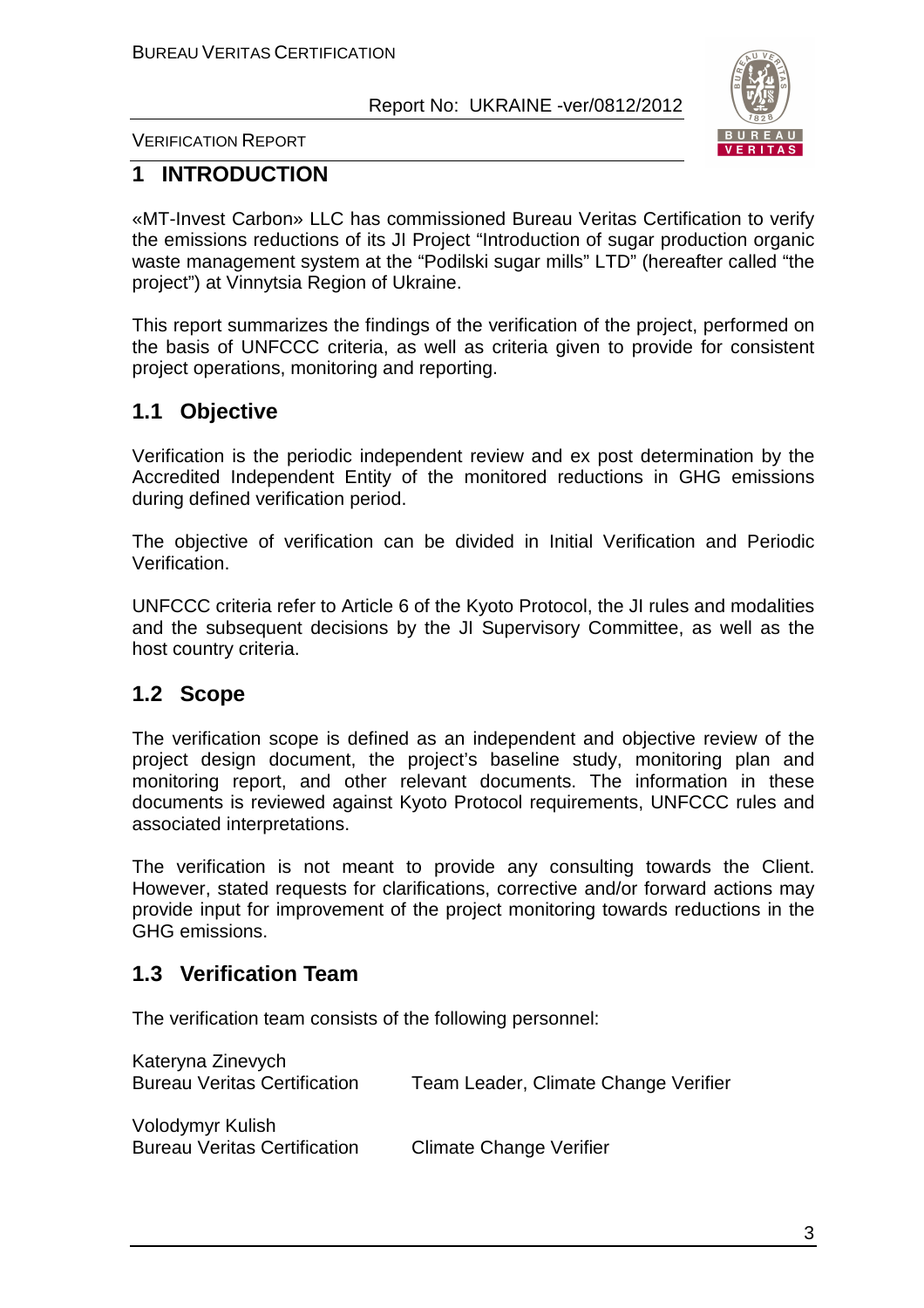

VERIFICATION REPORT

This verification report was reviewed by:

Ivan Sokolov Bureau Veritas Certification. Internal Technical Reviewer

Olena Manziuk Bureau Veritas Certification Technical Specialist

## **2 METHODOLOGY**

The overall verification, from Contract Review to Verification Report & Opinion, was conducted using Bureau Veritas Certification internal procedures.

In order to ensure transparency, a verification protocol was customized for the project, according to the version 01 of the Joint Implementation Determination and Verification Manual, issued by the Joint Implementation Supervisory Committee at its 19 meeting on 04/12/2009. The protocol shows, in a transparent manner, criteria (requirements), means of verification and the results from verifying the identified criteria. The verification protocol serves the following purposes:

- It organizes, details and clarifies the requirements a JI project is expected to meet;
- It ensures a transparent verification process where the verifier will document how a particular requirement has been verified and the result of the verification.

The completed verification protocol is enclosed in Appendix A to this report.

## **2.1 Review of Documents**

The Monitoring Report (MR) submitted by «MT-Invest Carbon» LLC and additional background documents related to the project design and baseline, i.e. country Law, Project Design Document (PDD) and/or Guidance on criteria for baseline setting and monitoring, Host party criteria, Kyoto Protocol, Clarifications on Verification Requirements to be Checked by an Accredited Independent Entity were reviewed.

The verification findings presented in this report relate to the Monitoring Report version(s) 1.0, 2.0 and project as described in the determined PDD.

## **2.2 Follow-up Interviews**

On 07/12/2012 Bureau Veritas Certification performed on-site interviews with project stakeholders to confirm selected information and to resolve issues identified in the document review. Representatives of "Podilski sugar mills" LTD and «MT-Invest Carbon» LLC were interviewed (see References). The main topics of the interviews are summarized in Table 1.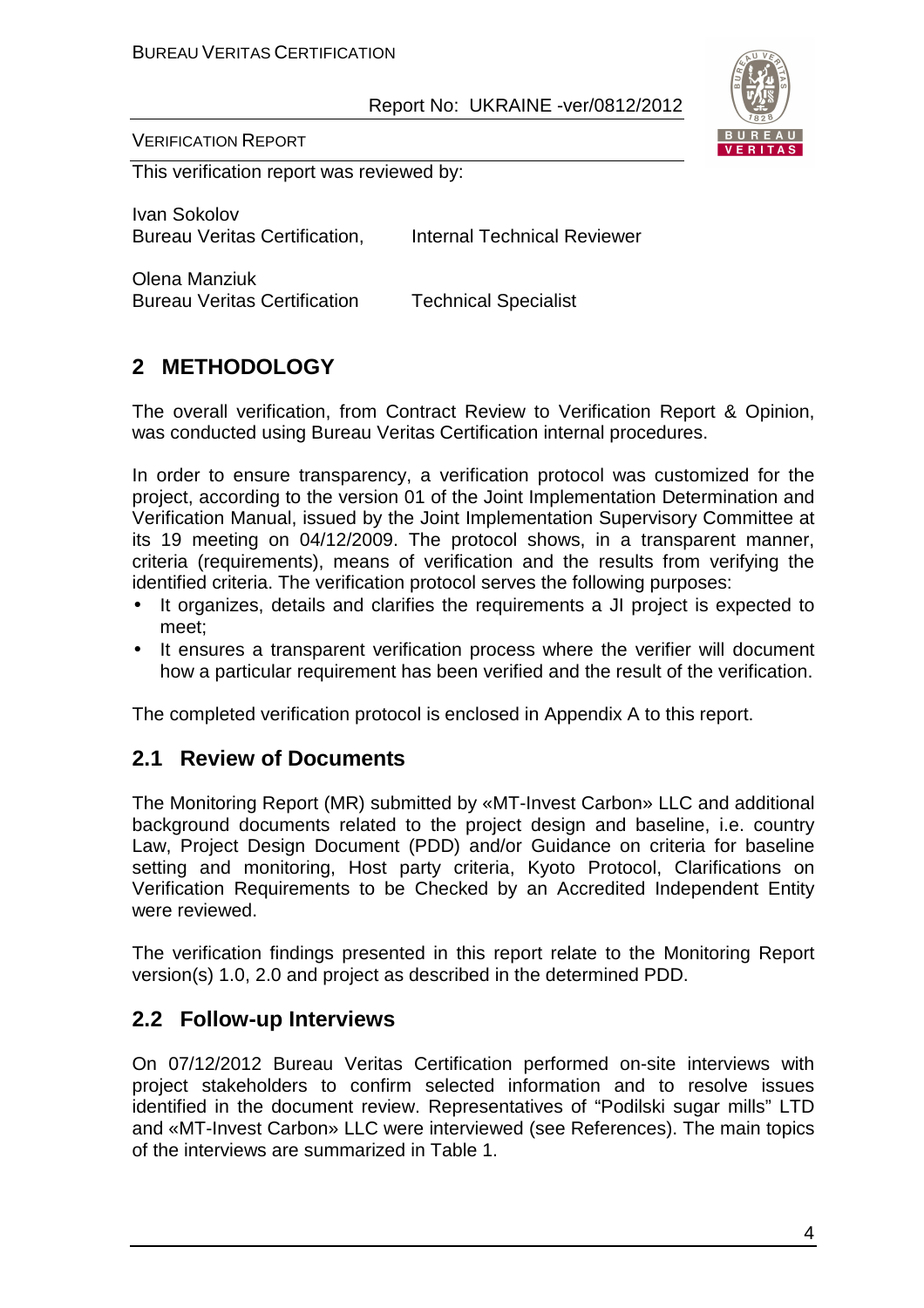

VERIFICATION REPORT

| Table 1 Interview topics |                                                                    |
|--------------------------|--------------------------------------------------------------------|
| <b>Interviewed</b>       | <b>Interview topics</b>                                            |
| organization             |                                                                    |
| "Podilski sugar mills"   | Organizational structure<br>➤                                      |
| <b>LTD</b>               | Responsibilities and authorities<br>➤                              |
|                          | Roles and responsibilities for data collection and processing<br>➤ |
|                          | Installation of equipment<br>➤                                     |
|                          | Data logging, archiving and reporting<br>➤                         |
|                          | Metering equipment control<br>➤                                    |
|                          | Metering record keeping system, database<br>➤                      |
|                          | IT management<br>➤                                                 |
|                          | Training of personnel<br>➤                                         |
|                          | Quality management procedures and technology<br>➤                  |
|                          | Internal audits and check-ups<br>➤                                 |
| <b>CONSULTANT</b>        | Baseline methodology<br>➤                                          |
| «MT-Invest Carbon»       | Monitoring plan<br>➤                                               |
| <b>LLC</b>               | Monitoring report<br>➤                                             |
|                          | <b>Excel spreadsheets</b>                                          |

## **2.3 Resolution of Clarification, Corrective and Forward Action Requests**

The objective of this phase of the verification is to raise the requests for corrective actions and clarification and any other outstanding issues that needed to be clarified for Bureau Veritas Certification positive conclusion on the GHG emission reduction calculation.

If the Verification Team, in assessing the monitoring report and supporting documents, identifies issues that need to be corrected, clarified or improved with regard to the monitoring requirements, it should raise these issues and inform the project participants of these issues in the form of:

(a) Corrective action request (CAR), requesting the project participants to correct a mistake that is not in accordance with the monitoring plan;

(b) Clarification request (CL), requesting the project participants to provide additional information for the Verification Team to assess compliance with the monitoring plan;

(c) Forward action request (FAR), informing the project participants of an issue, relating to the monitoring that needs to be reviewed during the next verification period.

The Verification Team will make an objective assessment as to whether the actions taken by the project participants, if any, satisfactorily resolve the issues raised, if any, and should conclude its findings of the verification.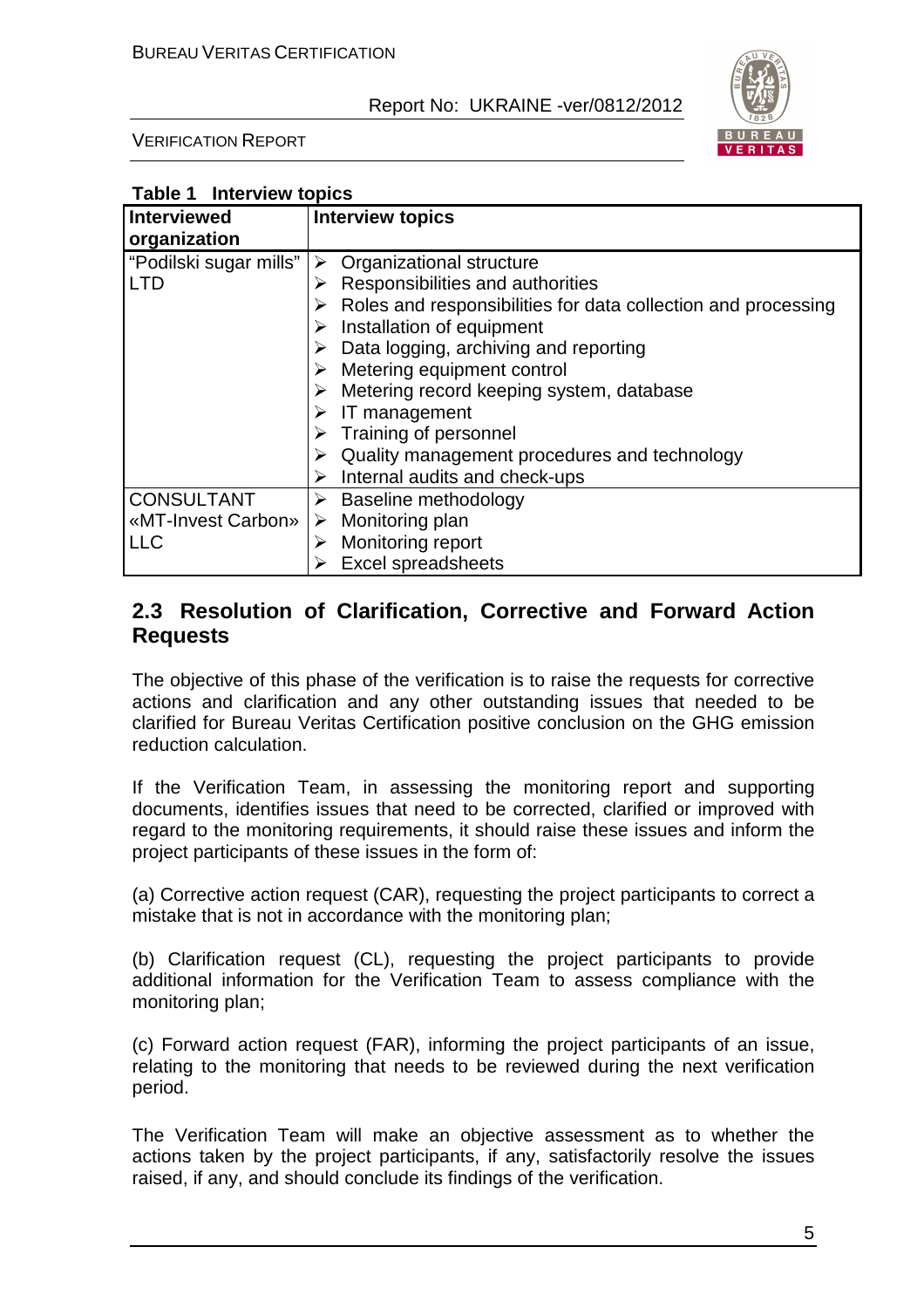

VERIFICATION REPORT

To guarantee the transparency of the verification process, the concerns raised are documented in more detail in the verification protocol in Appendix A.

## **3 VERIFICATION CONCLUSIONS**

In the following sections, the conclusions of the verification are stated.

The findings from the desk review of the original monitoring documents and the findings from interviews during the follow up visit are described in the Verification Protocol in Appendix A.

The Clarification, Corrective and Forward Action Requests are stated, where applicable, in the following sections and are further documented in the Verification Protocol in Appendix A. The verification of the Project resulted in 12 Corrective Action Requests, 2 Clarification Requests.

The number between brackets at the end of each section corresponds to the DVM paragraph.

## **3.1 Remaining issues and FARs from previous verifications**

No FARs were raised during determination.

## **3.2 Project approval by Parties involved (90-91)**

Written project approval by the Ukraine #3892/23/7 dated 19/12/2012 has been issued by the State Environmental Investment Agency of Ukraine.

Written project approval by the Netherland #2012JI72 dated 11/12/2012 has been issued by the Ministry of Economic Affairs, Agriculture and Innovations.

The abovementioned written approvals are unconditional.

The identified areas of concern as to the Project approval by Parties involved, project participants responses and Bureau Veritas Certification's conclusions are described in Appendix A to this report (refer to CAR 01 - CAR 03).

## **3.3 Project implementation (92-93)**

The project has been implemented at three sugar plants of the Vinnytsia Region of Ukraine:

- SU "Sokolivsk sugar"
- SU "Kapustianskiy sugar"
- SU "Moivskiy sugar"

"Podilski sugar mills" LTD coordinates the project activity.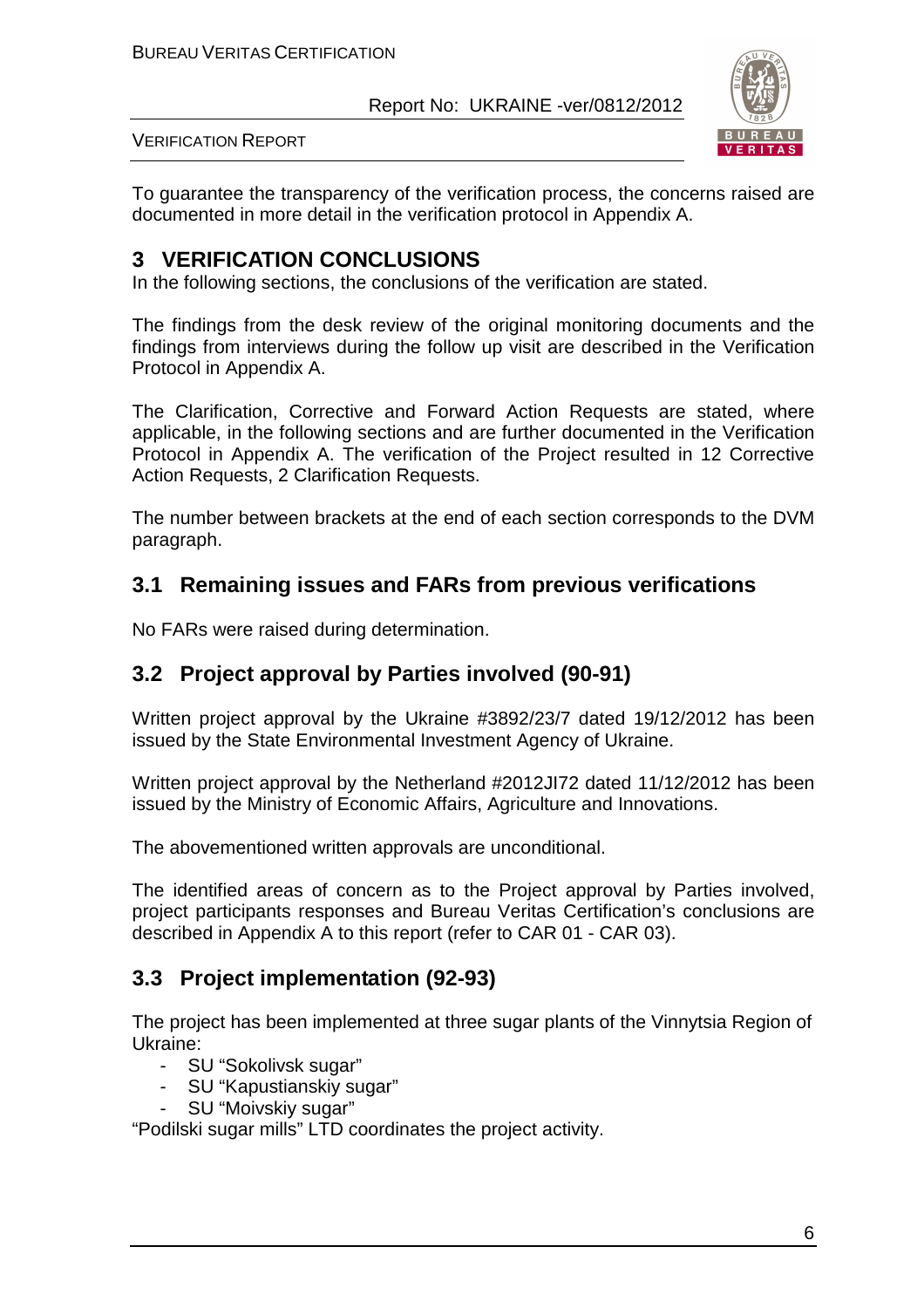

#### VERIFICATION REPORT

The project aims at improving and modernizing the practice of recycling of organic waste at sugar plants included in the project boundaries. The project activity results in decrease of the amount of sugar beet pulp to be disposed in landfills, where due to decomposition of organic matter in the pulp under anaerobic conditions the methane releases, which is a greenhouse gas.

The identified areas of concern as to the project implementation, project participants responses and Bureau Veritas Certification's conclusions are described in Appendix A to this report (refer to CAR04, CAR05).

## **3.4 Compliance of the monitoring plan with the monitoring methodology (94-98)**

There are no deviations to the registered monitoring plan.

The monitoring occurred in accordance with the monitoring plan included in the PDD regarding which the determination has been deemed final and is so listed on the UNFCCC JI website.

For calculating the emission reductions, key factors influencing the baseline emissions and the activity level of the project and the emissions as well as risks associated with the project were taken into account, as appropriate.

Data sources used for calculating emission reductions are clearly identified, reliable and transparent.

Emission factors, including default emission factors, are selected by carefully balancing accuracy and reasonableness, and appropriately justified of the choice.

The calculation of emission reductions is based on conservative assumptions and the most plausible scenarios in a transparent manner.

The identified areas of concern as to the compliance of the monitoring plan with the monitoring methodology, project participants responses and Bureau Veritas Certification's conclusions are described in Appendix A to this report (refer to CAR06 – CAR08).

## **3.5 Revision of monitoring plan (99-100)**

Not applicable

## **3.6 Data management (101)**

The data and their sources, provided in monitoring report, are clearly identified, reliable and transparent.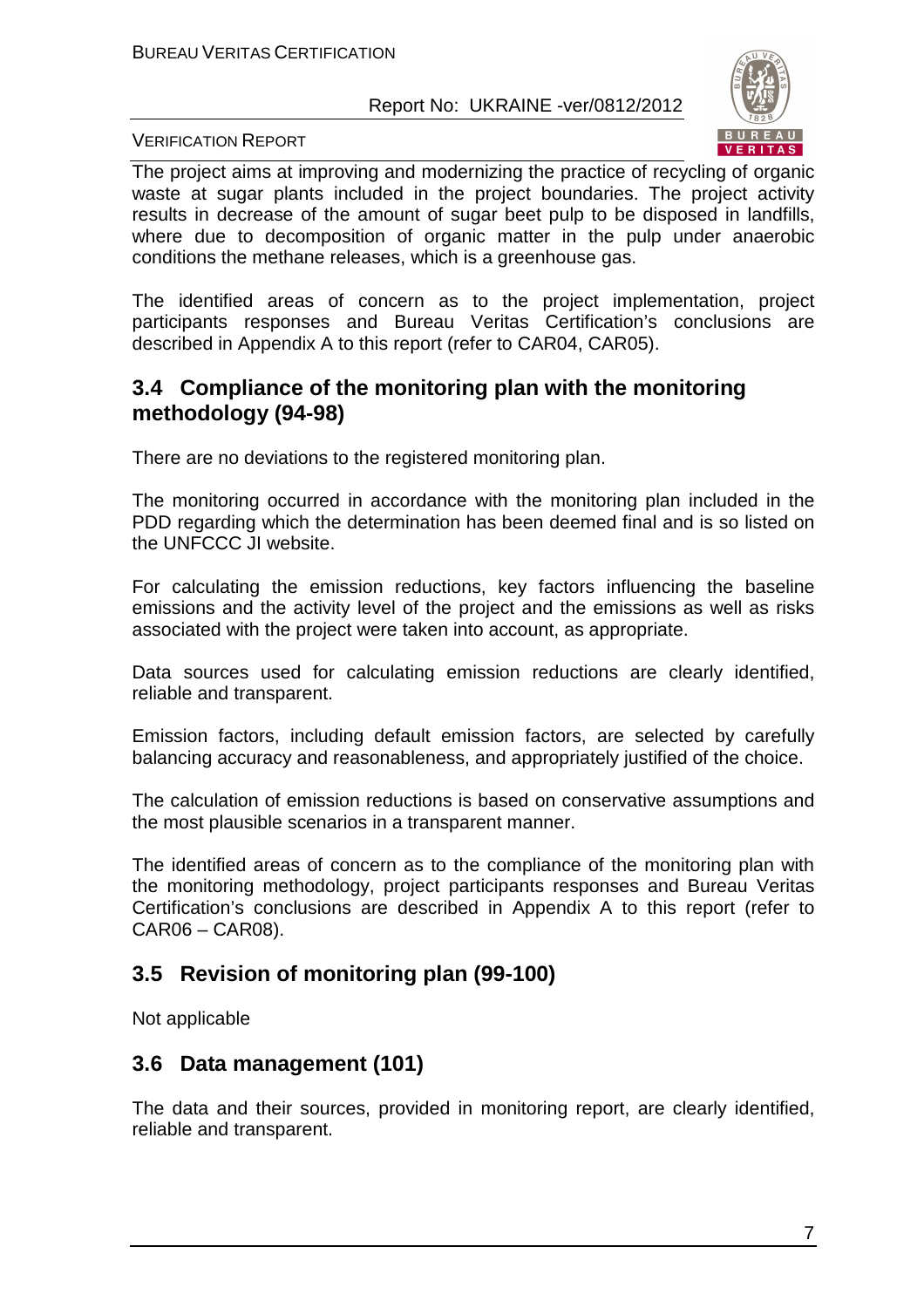

VERIFICATION REPORT

The implementation of data collection procedures is in accordance with the monitoring plan, including the quality control and quality assurance procedures. These procedures are mentioned in the section "References" of this report.

The function of the monitoring equipment, including its calibration status, is in order.

The evidence and records used for the monitoring are maintained in a traceable manner.

The data collection and management system for the project is in accordance with the monitoring plan.

The identified areas of concern as to the data managemet, project participants responses and Bureau Veritas Certification's conclusions are described in Appendix A to this report (refer to CAR09 – CAR12 and CL01 – CL02).

## **3.7 Verification regarding programmes of activities (102-110)**

Not applicable

## **4 VERIFICATION OPINION**

Bureau Veritas Certification has performed the initial and 1<sup>st</sup> periodic verification of the "Introduction of sugar production organic waste management system at the "Podilski sugar mills" LTD" Project in Vinnytsia Region of Ukraine. The verification was performed on the basis of UNFCCC criteria and host country criteria and also on the criteria given to provide for consistent project operations, monitoring and reporting.

The verification consisted of the following three phases: i) desk review of the monitoring report against the project design and the baseline and monitoring plan; ii) follow-up interviews with project stakeholders; iii) resolution of outstanding issues and the issuance of the final verification report and opinion.

The management of «MT-Invest Carbon» LLC is responsible for the preparation of the GHG emissions data and the reported GHG emissions reductions of the project on the basis set out within the project Monitoring Plan indicated in the final PDD version 2.0. The development and maintenance of records and reporting procedures in accordance with that plan, including the calculation and determination of GHG emission reductions from the project, is the responsibility of the management of the project.

Bureau Veritas Certification verified the Project Monitoring Report version 2.0 for the reporting period as indicated below. Bureau Veritas Certification confirms that the project is implemented as planned and described in approved project design documents. Installed equipment being essential for generating emission reduction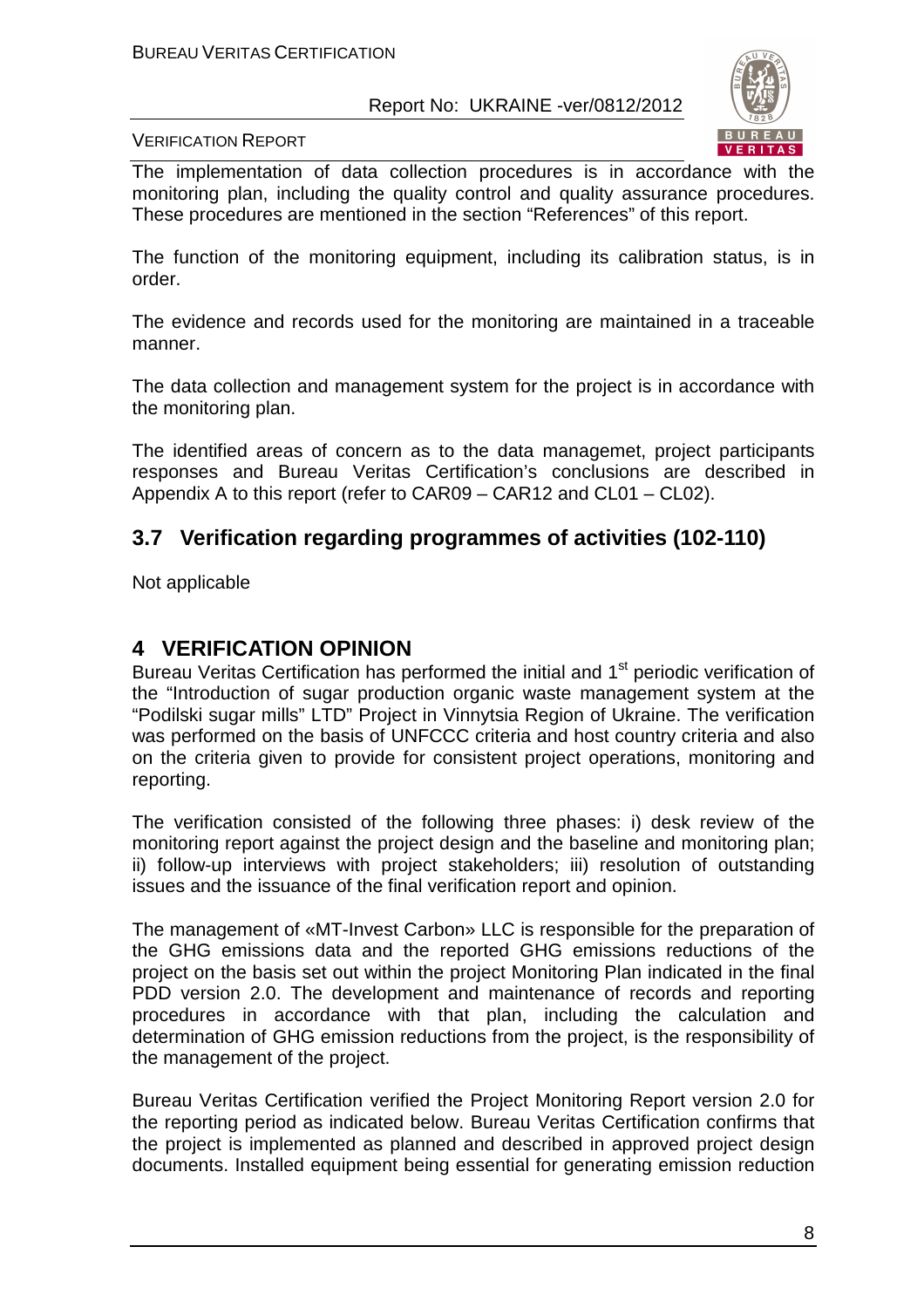

#### VERIFICATION REPORT

runs reliably and is calibrated appropriately. The monitoring system is in place and the project is generating GHG emission reductions.

Bureau Veritas Certification can confirm that the GHG emission reduction is accurately calculated and is free of material errors, omissions, or misstatements. Our opinion relates to the project's GHG emissions and resulting GHG emissions reductions reported and related to the approved project baseline and monitoring, and its associated documents. Based on the information we have seen and evaluated, we confirm, with a reasonable level of assurance, the following statement:

Reporting period: From 01/01/2008 to 30/11/2012

| For the period from 01/01/2008 to 31/12/2008                                               |           |                                       |
|--------------------------------------------------------------------------------------------|-----------|---------------------------------------|
| <b>Baseline emissions</b>                                                                  | 293 294   | tonnes of CO <sub>2</sub> equivalent. |
| Project emissions                                                                          | $\Omega$  | tonnes of CO <sub>2</sub> equivalent. |
| Leakage                                                                                    | 0         | tonnes of CO <sub>2</sub> equivalent. |
| <b>Emission Reductions</b>                                                                 | : 293294  | tonnes of CO <sub>2</sub> equivalent. |
|                                                                                            |           |                                       |
| For the period from 01/01/2009 to 31/12/2009                                               |           |                                       |
| <b>Baseline emissions</b>                                                                  | : 307369  | tonnes of CO <sub>2</sub> equivalent. |
| Project emissions                                                                          | 0         | tonnes of CO <sub>2</sub> equivalent. |
| Leakage                                                                                    | 0         | tonnes of CO <sub>2</sub> equivalent. |
| <b>Emission Reductions</b>                                                                 | 307 369   | tonnes of CO <sub>2</sub> equivalent. |
| For the period from 01/01/2010 to 31/12/2010                                               |           |                                       |
| <b>Baseline emissions</b>                                                                  | : 412032  | tonnes of CO <sub>2</sub> equivalent. |
| <b>Project emissions</b>                                                                   | 0         | tonnes of CO <sub>2</sub> equivalent. |
| Leakage                                                                                    | 0         | tonnes of CO <sub>2</sub> equivalent. |
| <b>Emission Reductions</b>                                                                 | 412 032   | tonnes of CO <sub>2</sub> equivalent. |
| For the period from 01/01/2011 to 31/12/2011                                               |           |                                       |
| <b>Baseline emissions</b>                                                                  | : 546 998 | tonnes of CO <sub>2</sub> equivalent. |
| Project emissions                                                                          | 0         | tonnes of CO <sub>2</sub> equivalent. |
| Leakage                                                                                    | 0         | tonnes of CO <sub>2</sub> equivalent. |
| <b>Emission Reductions</b>                                                                 | : 546998  | tonnes of CO <sub>2</sub> equivalent. |
|                                                                                            |           |                                       |
| For the period from 01/01/2012 to 30/11/2012                                               |           |                                       |
|                                                                                            |           |                                       |
| <b>Baseline emissions</b>                                                                  | 651 163   | tonnes of CO <sub>2</sub> equivalent. |
| Project emissions                                                                          | 0         | tonnes of CO <sub>2</sub> equivalent. |
| Leakage                                                                                    | 0         | tonnes of CO <sub>2</sub> equivalent. |
| <b>Emission Reductions</b>                                                                 | :651163   | tonnes of CO <sub>2</sub> equivalent. |
|                                                                                            |           |                                       |
| Total for the monitoring period from 01/01/2008 to 30/11/2012<br><b>Baseline emissions</b> | 2 210 856 | tonnes of CO <sub>2</sub> equivalent. |
| Project emissions                                                                          | 0         | tonnes of CO <sub>2</sub> equivalent. |
| Leakage                                                                                    | 0         | tonnes of CO <sub>2</sub> equivalent. |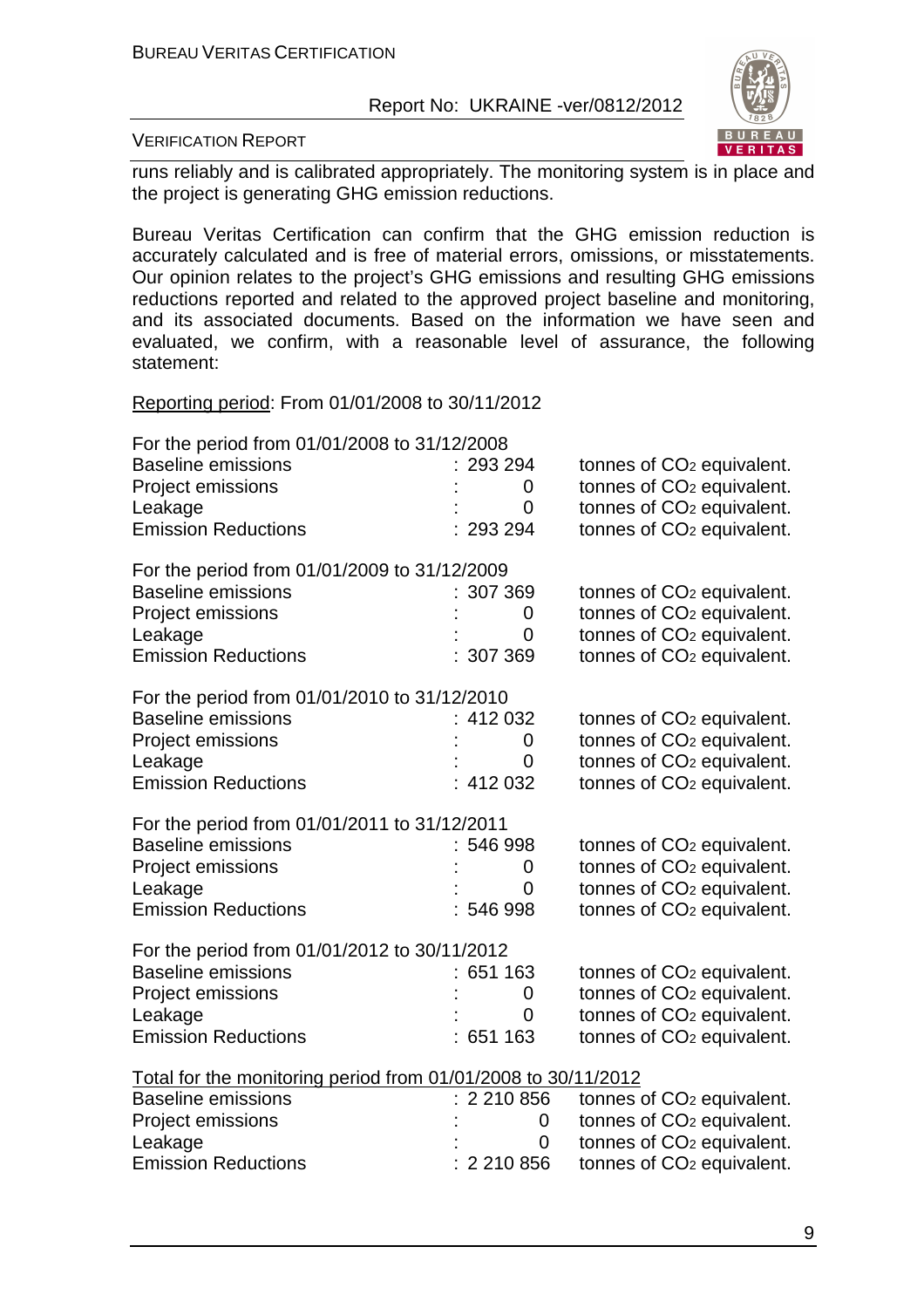

VERIFICATION REPORT

## **5 REFERENCES**

#### **Category 1 Documents:**

Documents provided by «MT-Invest Carbon» LLC that relate directly to the GHG components of the project.

- /1/ Project Design Document "Introduction of sugar production organic waste management system at the "Podilski sugar mills" Ltd" version 2.0 dated 28/11/2012
- /2/ Monitoring report for JI project "Introduction of sugar production organic waste management system at the "Podilski sugar mills" Ltd" Monitoring period 01/01/2008 - 30/11/2012 version 1.0 dated 30/11/2012
- /3/ Monitoring report for JI project "Introduction of sugar production organic waste management system at the "Podilski sugar mills" Ltd" Monitoring period 01/01/2008 - 30/11/2012 version 2.0 dated 19/12/2012
- /4/ ERUs calculation excel file « MR\_Podilski\_SM\_ER.xls»
- /5/ Letter of Approval #3892/23/7 dated 19/12/2012 issued by State Environmental Investment Agency of Ukraine
- /6/ Letter of Approval from NL Agency of Economic Affairs, Agriculture and Innovations No. 2012JI72 dated 11/12/2012

#### **Category 2 Documents:**

Background documents related to the design and/or methodologies employed in the design or other reference documents.

- /1/ Certificate АБ # 440172 from the Unified State Register of Legal Entities and Individual Entrepreneurs
- /2/ Certificate on state registration of legal entity "Podilski sugar mills" LTD
- /3/ Statute of "Podilski sugar mills" LTD

#### **SU "Kapustianskiy sugar"**

- /4/ Permit # 263/05 dated 2005 on wastes allocation in 2006
- /5/ Limit on wastes formation and allocation in 2006
- /6/ Permit # 162/06 dated 2006 on wastes allocation in 2007
- /7/ Limit dated 08/11/2006 on wastes formation and allocation in 2007
- /8/ Permit # 643/09 dated 02/07/2010 on wastes allocation in 2010
- /9/ Limit dated 27/10/2010 on wastes formation and allocation in 2010
- /10/ Permit # 252/10 dated 02/07/2010 on wastes allocation in 2011
- /11/ Permit # 645/11 dated 12/12/2011 on wastes allocation in 2012
- /12/ Limit dated 27/10/2010 on wastes formation and allocation in 2011
- /13/ Report on air protection in 2011
- /14/ Report on air protection in 2010
- /15/ Documents justifying volume of emissions in order to receive permit on stationary sources air pollution for "Podilski sugar mills" LTD SU "Kapustianskiy sugar" dated 2010
- /16/ Commissioning statement dated 25/08/2008 on ШЖ screw extruder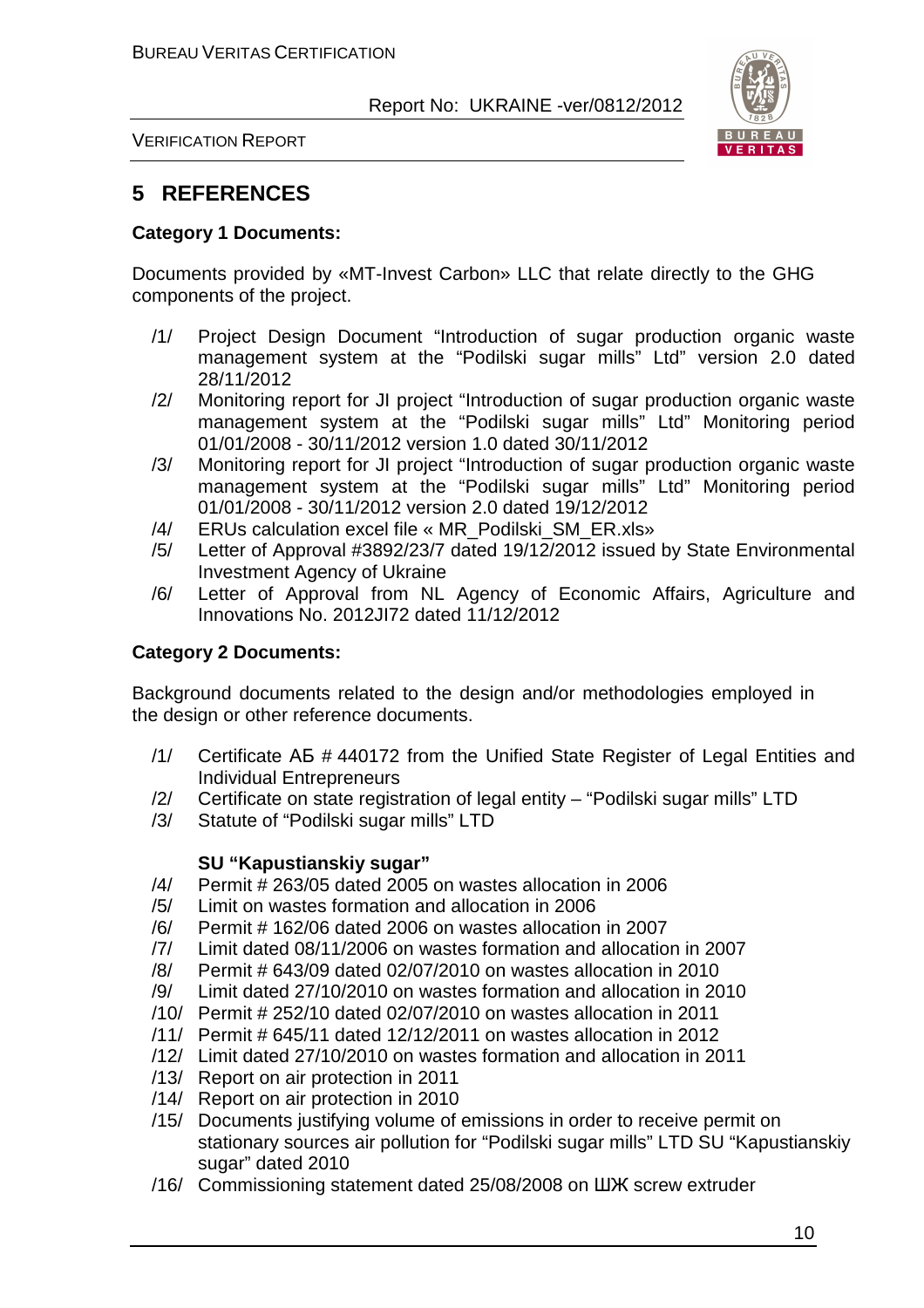

VERIFICATION REPORT

- /17/ Data on pulp scales; "Podilski sugar mills" LTD SU "Kapustianskiy sugar"
- /18/ Order # 26ОП dated 12/03/2005 on appointment of working team on organic wastes disposal practice improvement
- /19/ Calculation of main and back-up equipment of "Podilski sugar mills" LTD SU "Kapustianskiy sugar" dated 2012
- /20/ Protocol of main equipment technical efficiency calculation "Podilski sugar mills" LTD SU "Kapustianskiy sugar" dated 01/01/2012
- /21/ Calculation of main equipment technical efficiency "Podilski sugar mills" LTD SU "Kapustianskiy sugar"
- /22/ Amount of workers at SU "Kapustianskiy sugar" as of 11/09/2012
- /23/ SU "Kapustianskiy sugar" pulp utility scheme
- /24/ Provisions department personnel training programme
- /25/ Process personnel training plan
- /26/ Health and safety training of beet laboratory personnel
- /27/ Health and safety training plan of beet unloading personnel
- /28/ Technological training plan of production laboratory chemical analyses laboratory assistant
- /29/ General technical training of process personnel for 2012
- /30/ Protocol of commission session on health and safety knowledge testing, road transport department, based on the Order # 31 ОП dated 20/04/2012
- /31/ Protocol of commission session on health and safety knowledge testing, production laboratory, based on the Order # 31 ОП dated 20/04/2012
- /32/ Protocol of commission session on health and safety knowledge testing, juice purification department, based on the Order # 31 ОП dated 20/04/2012
- /33/ Protocol of commission session on health and safety knowledge testing, juice purification department, based on the Order # 31 ОП dated 20/04/2012
- /34/ Protocol of commission session on health and safety knowledge testing, chief mechanic department, control measurement equipment and automatization, chief power engineer department, based on the Order # 31 ОП dated 20/04/2012
- /35/ Protocol of commission session on health and safety knowledge testing, HPP, water chemical purification department, based on the Order # 31 ОП dated 20/04/2012
- /36/ Juice purification department. Production data for July-August 2012
- /37/ Beet processing department. Production data for July-August 2012
- /38/ Provisions department. Production data for July-August 2012
- /39/ Raw materials department. Production data for July-August 2012
- /40/ Mechanists-fitters. Production data for July-August 2012
- /41/ Production laboratory. Production data for July-August 2012
- /42/ Road transport department. Production data for July-August 2012
- /43/ HPP. Production data for July-August 2012
- /44/ Lime burn out department. Production data for July-August 2012
- /45/ Water chemical purification department. Production data for July-August 2012
- /46/ Beet slicers department. Production data for July-August 2012
- /47/ Electrician department. Production data for July-August 2012
- /48/ CME and A department fitters. Production data for July-August 2012
- /49/ Process personnel technical training plan dated 30/07/2012
- /50/ Health and safety training plan for raw materials laboratory personnel, dated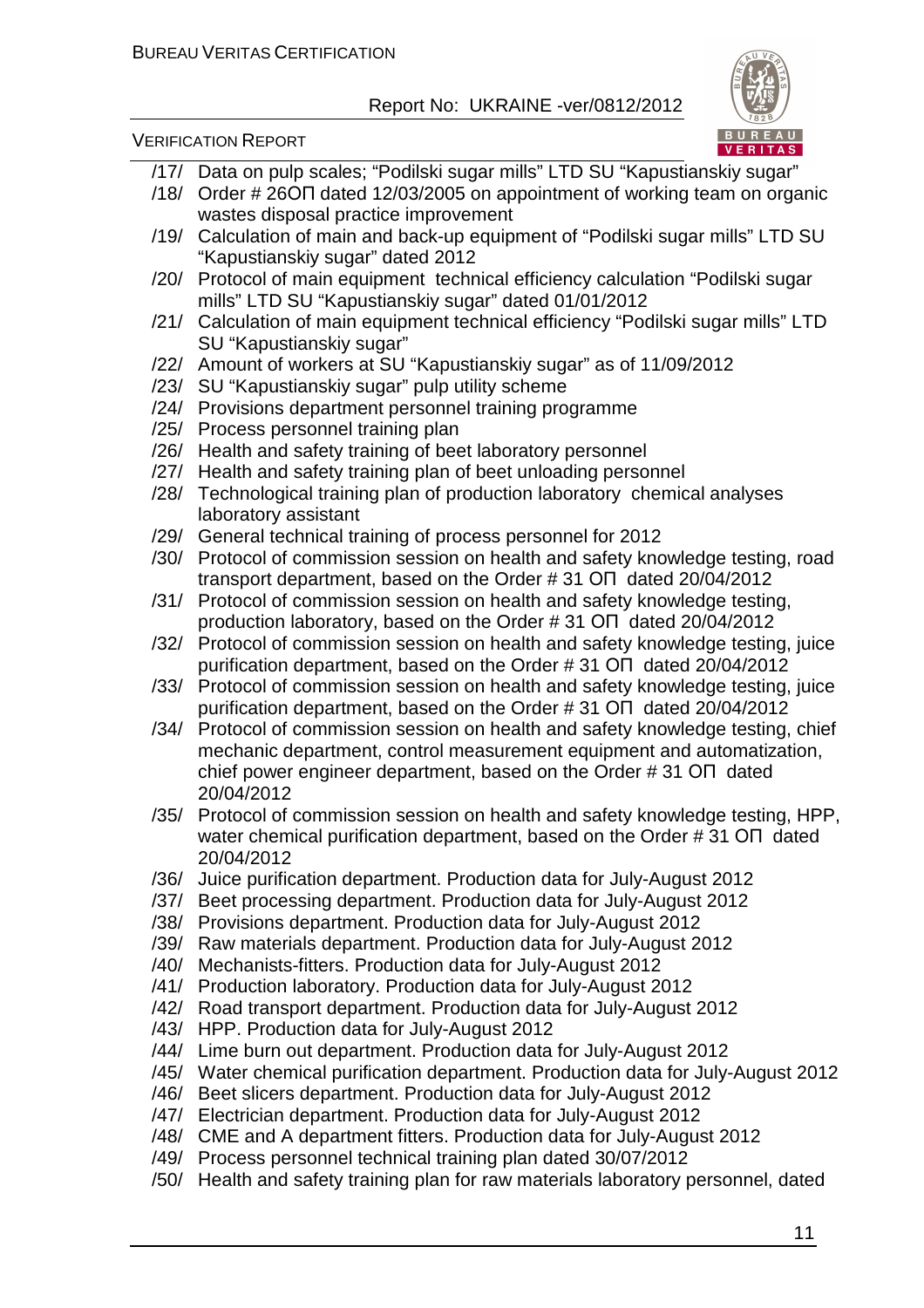

VERIFICATION REPORT

### 30/07/2012

- /51/ Technological training plan for raw production laboratory chemical analyses laboratory assistants, dated 30/07/2012
- /52/ Health and safety training plan for beet unloading personnel, dated 30/07/2012
- /53/ Technological training plan for saturators, filtrators and filtration station filtration station production site operators, dated 30/07/2012
- /54/ Health and safety training plan for beet processing department personnel, dated 30/07/2012
- /55/ Provisions department personnel training plan dated 30/07/2012
- /56/ Mechanical service training plan dated 30/07/2012
- /57/ General technical training of process personnel for 2011
- /58/ Protocol # 8 dated 24/08/2012 on health and safety knowledge commission session
- /59/ Protocol # 7 dated 24/08/2012 on health and safety knowledge commission session
- /60/ Protocol # 6 dated 24/08/2012 on health and safety knowledge commission session
- /61/ Protocol # 5 dated 24/08/2012 on health and safety knowledge commission session
- /62/ Protocol # 4 dated 24/08/2012 on health and safety knowledge commission session
- /63/ Protocol # 3 dated 24/08/2012 on health and safety knowledge commission session
- /64/ Protocol # 2 dated 24/08/2012 on health and safety knowledge commission session
- /65/ Protocol # 1 dated 24/08/2012 on health and safety knowledge commission session

## **SU "Moivskiy sugar"**

- /66/ Permit # 524984801-3 dated 01/11/2010 on stationary sources air pollution at "Podilski sugar mills" LTD, valid from 01/11/2010 till 01/11/2015
- /67/ Permit # 524984801-1 dated 19/10/2007 on stationary sources air pollution at SU "Moivskiy sugar", valid from 19/10/2012 till 19/10/2012
- /68/ Permit # 278/10 dated 06/07/2010 on wastes allocation in 2011
- /69/ Permit # 647/09 dated 06/07/2010 on wastes allocation in 2010
- /70/ Limit dated 27/10/2010 on wastes formation and allocation in 2011
- /71/ Limit dated 27/10/2010 on wastes formation and allocation in 2010
- /72/ Pulp scales data. "Podilski sugar mills" LTD SU "Moivskiy sugar"
- /73/ Order # 23 dated 13/03/2005 on appointment of working team on organic wastes disposal practice improvement
- /74/ Technological training plan for saturators, filtrators and filtration station filtration station production site operators, dated 30/07/2012
- /75/ Health and safety training plan for beet processing department personnel, dated 30/07/2012
- /76/ Protocol # 1 dated 04/09/2012 on health and safety knowledge commission session
- /77/ Protocol # 2 dated 04/09/2012 on health and safety knowledge commission session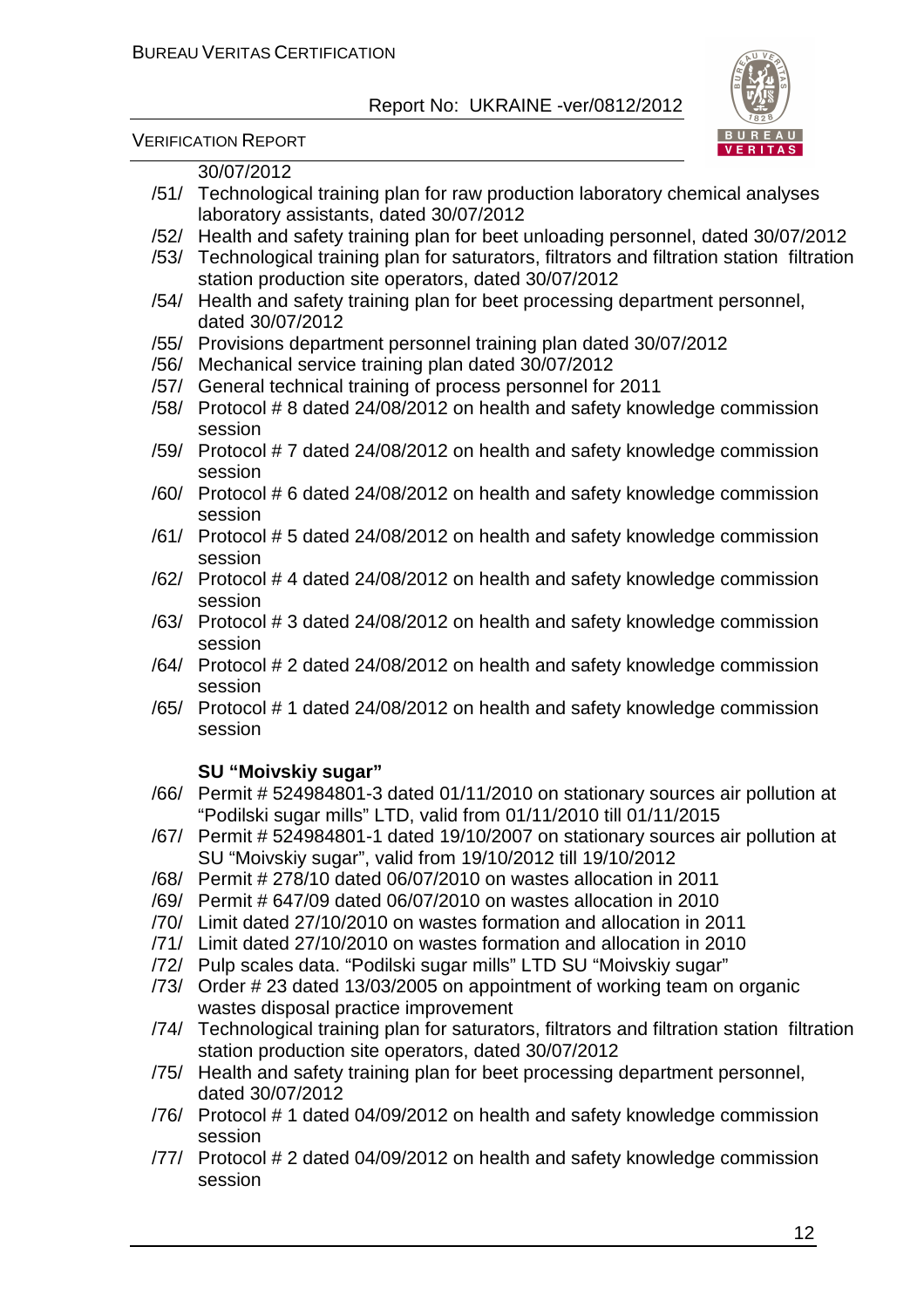

#### VERIFICATION REPORT

- /78/ Protocol # 3 dated 04/09/2012 on health and safety knowledge commission session
- /79/ Protocol # 4 dated 04/09/2012 on health and safety knowledge commission session

#### **SU "Sokolivsk sugar"**

- /80/ Report on stationary sources air pollution by "Podilski sugar mills" LTD SU "Sokolivsk sugar", dated 2010
- /81/ Documents justifying volume of emissions in order to receive permit on stationary sources air pollution for "Podilski sugar mills" LTD SU "Sokolivsk sugar", dated 2010
- /82/ Permit # 521986201-3 dated 01/11/2010 on stationary sources air pollution by Podilski sugar mills" LTD, valid from 01/11/2010 till 01/11/2015
- /83/ Report on air protection in 2009
- /84/ Report on air protection in 2010
- /85/ Report on air protection in 2011
- /86/ Permit # 253/10 dated 02/07/2010 on wastes allocation in 2011
- /87/ Permit # 158/09 dated 02/10/2009 on wastes allocation in 2010
- /88/ Permit # 612/08 dated 12/10/2009on wastes allocation in 2009
- /89/ Pulp scales data, "Podilski sugar mills" LTD SU "Sokolivsk sugar"
- /90/ Order # 124-С dated 12/03/2005 on appointment of working team on organic wastes disposal practice improvement
- /91/ Logbook on technical training attendance of control measurement equipment and automatization department personnel, 2012
- /92/ Production data for July-August 2012
- /93/ Control measurement equipment and automatization department personnel training programme dated 07/2012
- /94/ Protocol # 4 dated 22/08/2012 on health and safety knowledge commission session
- /95/ Logbook on technical training attendance of beet processing department personnel, 2012
- /96/ Production data for July-August 2012
- /97/ Technological training plan for beet processing department personnel, dated 08/2012
- /98/ Protocol # 5 dated 26/08/2012 on health and safety knowledge commission session
- /99/ Logbook on technical training attendance of beet processing department personnel, 2012
- /100/ Production data for July-August 2012
- /101/ Personnel training plan dated 07/2012
- /102/ Protocol dated 16/08/2012 on health and safety knowledge commission session
- /103/ Protocol # 8 dated 16/08/2012 on health and safety knowledge commission session
- /104/ Logbook on technical training attendance of juice purification department personnel, 2012
- /105/ Production data for July-August 2012
- /106/ Protocol # 7 dated 26/07/2012 on health and safety knowledge commission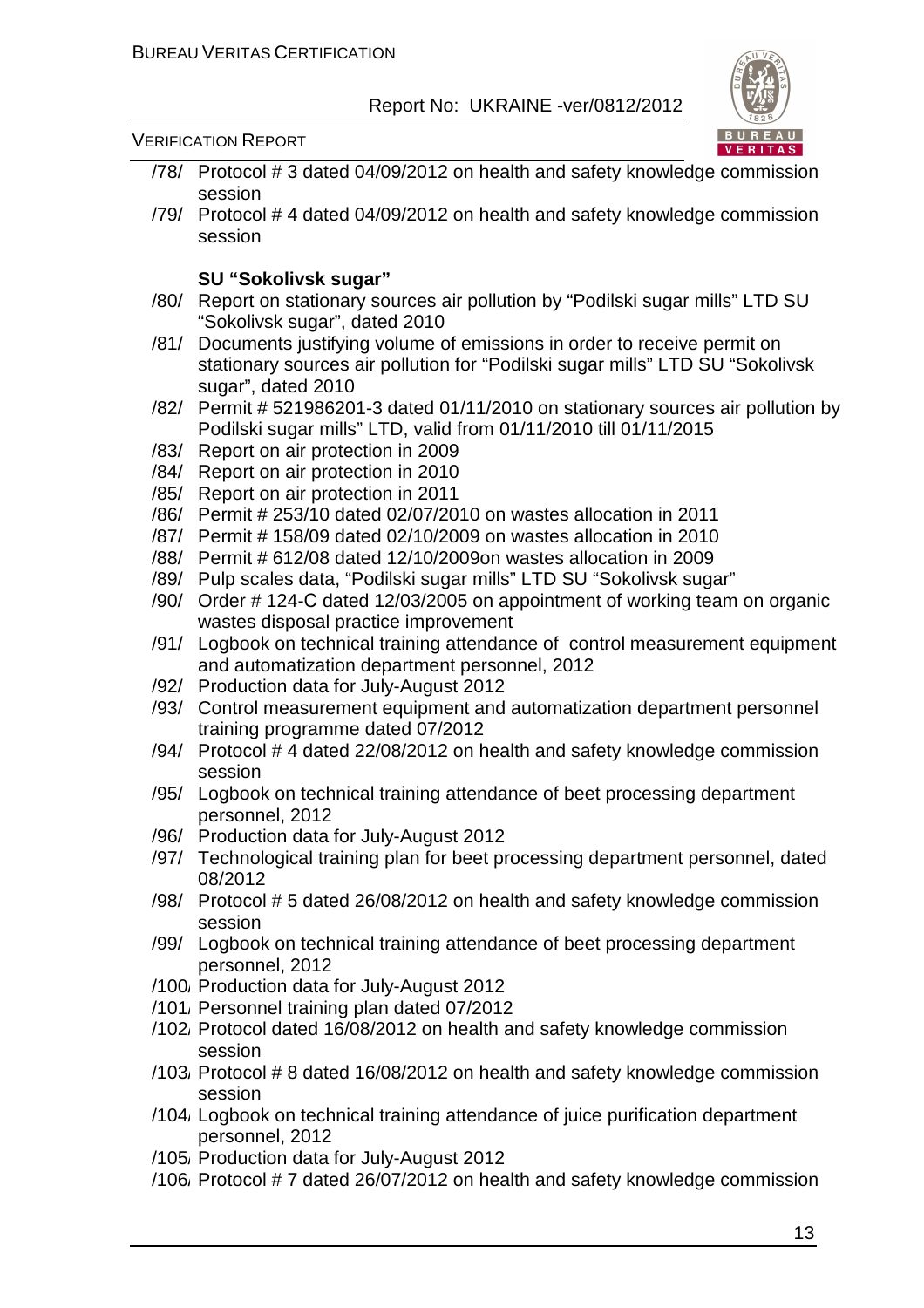

VERIFICATION REPORT

#### session

- /107/ Technological training plan for saturators, filtrators and filtration station filtration station production site operators, dated 26/07/2012
- /108/ Logbook on technical training attendance of provisions department personnel, 2012
- /109/ Production data for July-August 2012
- /110/ Protocol # 5 dated 26/07/2012 on health and safety knowledge commission session
- /111/ Provisions department personnel training plan dated 26/07/2012
- /112/ Logbook on technical training attendance of beet uploading department personnel, 2012
- /113/ Technological training plan for beet processing department personnel, dated 08/2012
- /114/ Protocol # 11 dated 22/08/2012 on health and safety knowledge commission session
- /115/ Data on attendance
- /116/ Logbook on technical training attendance of HPP personnel, 2012
- /117/ Protocol # 2 dated 14/08/2012 on health and safety knowledge commission session
- /118/ Protocol dated 14/08/2012 on health and safety knowledge commission session
- /119/ Protocol # 9 dated 14/08/2012 on health and safety knowledge commission session
- /120/ Protocol dated 14/08/2012 on health and safety knowledge commission session
- /121/ Training plan dated 07/2012 for gas separation unit personnel
- /122/ Training plan dated 07/2012 for process personnel
- /123/ Logbook on technical training attendance of process personnel, 2012
- /124/ Attendance record for August 2012
- /125/ Protocol # 1 dated 28/08/2012 on health and safety knowledge commission session
- /126/ Training plan for process personnel, August 2012
- /127/ Logbook on technical training attendance of production laboratory personnel, 2012
- /128/ Protocol # 3 dated 23/08/2012 on health and safety knowledge commission session
- /129/ Technological training plan for production laboratory chemical analyses laboratory assistants, July 2012
- /130/ Logbook on technical training attendance of mechanists-fitters, 2012
- /131/ Technological training plan for beet processing department, August 2012
- /132/ Protocol # 10 dated 02/08/2012 on health and safety knowledge commission session

#### **Persons interviewed:**

List persons interviewed during the verification or persons that contributed with other information that are not included in the documents listed above.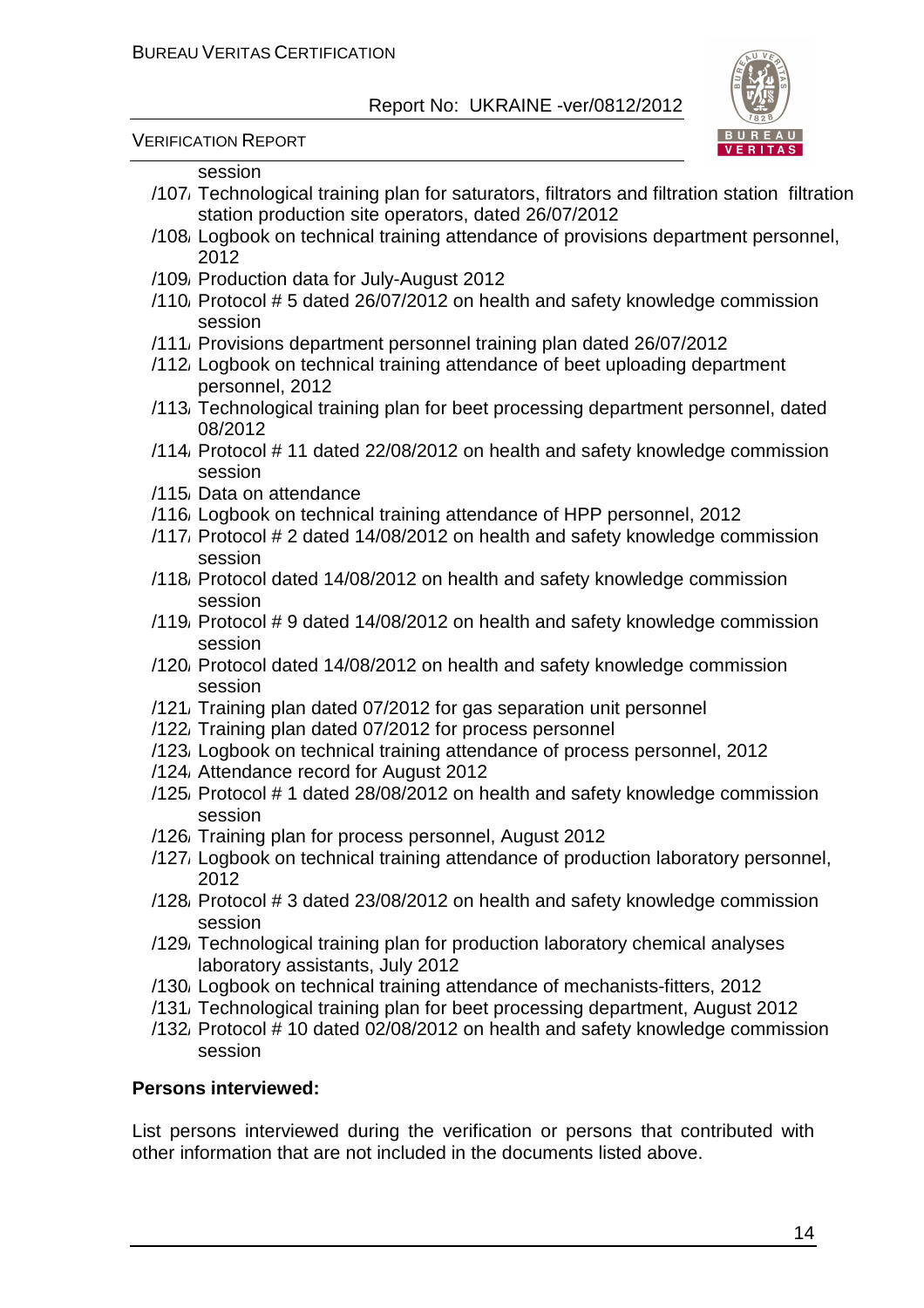#### VERIFICATION REPORT

## **Podilski Sugar Mills – Sokolivsk Sugar**

- /1/ Trach Sergiy  **Director**
- 12/ Lavrik Vladimir<br>
13/ Severenchuk Anna<br>
13/ Severenchuk Anna<br>
13/ Chief Technology /3/ Severenchuk Anna - Chief Technologist
- /4/ Bondar Grygoriy Chief Power Engineer

## **Podilski Sugar Mills – Kapustyanskiy Sugar**

- /5/ Mizernyuk Oleksiy Director
- /6/ Svyaschuk Oleksander Chief Engineer
- /7/ Demkovich Valentina Chief Technologist
- /8/ Ivanyuk Ivan Chief Power Engineer

#### **Podilski Sugar Mills – Moivskiy Sugar**

- /9/ Loboda Oleksander Director
- /10/ Sandul Mykhailo Specialist of Public Relations
- /11/ Gordyak Oleksander Chief Technologist

## **Podilski Sugar Mills**

- 
- 
- /12/ Selitbovskyi Vladislav Head of Development the sugar industry department
- /13/ Yuzkov Roman Assistant Head of Development the sugar industry department



- 
- 
- 
- 
- 
- -
	-
	-
	- -
- 
-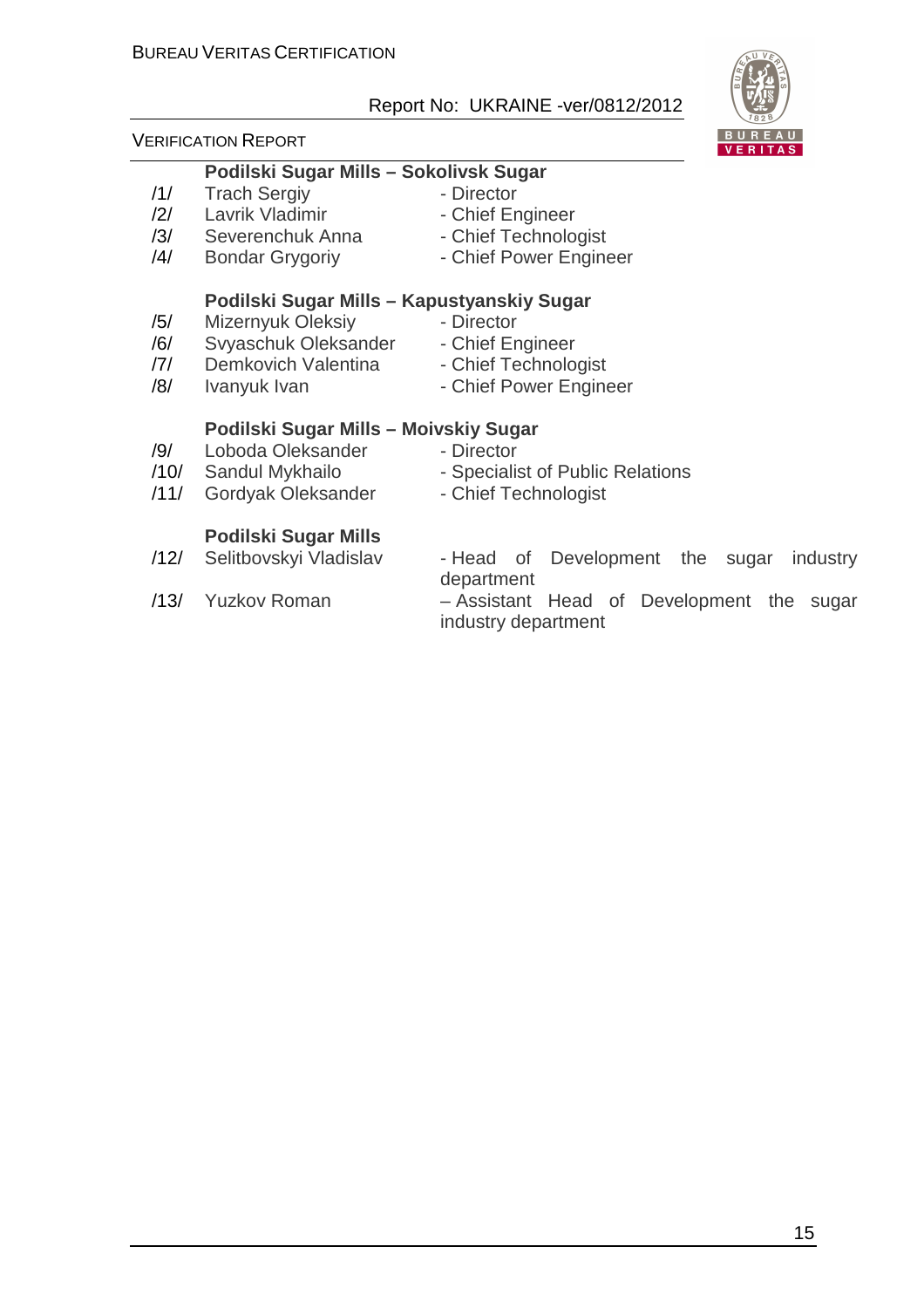

VERIFICATION REPORT

## **Appendix A: VERIFICATION Protocol**

|                                    |                                                                                                                                                                                                                                                                                      | CHECK IISETOL VELIHCAHOH, ACCOLUMIZ IO HIE JOHN E HOHE ELEMENTATION DE LEKWIHNATION AND VEKIFICATION MANOAL (VELSION 01)                                                                                                                                                                                                                                                     |                                                 |                                   |
|------------------------------------|--------------------------------------------------------------------------------------------------------------------------------------------------------------------------------------------------------------------------------------------------------------------------------------|------------------------------------------------------------------------------------------------------------------------------------------------------------------------------------------------------------------------------------------------------------------------------------------------------------------------------------------------------------------------------|-------------------------------------------------|-----------------------------------|
| <b>DVM</b><br><b>Paragrap</b><br>h | <b>Check Item</b>                                                                                                                                                                                                                                                                    | <b>Initial finding</b>                                                                                                                                                                                                                                                                                                                                                       | <b>Draft</b><br><b>Conclusion</b>               | <b>Final</b><br><b>Conclusion</b> |
|                                    | <b>Project approvals by Parties involved</b>                                                                                                                                                                                                                                         |                                                                                                                                                                                                                                                                                                                                                                              |                                                 |                                   |
| 90                                 | Has the DFPs of at least one Party<br>involved, other than the host Party, issued<br>a written project approval when submitting<br>the first verification report to the secretariat<br>for publication in accordance<br>with<br>paragraph 38 of the JI guidelines, at the<br>latest? | <b>Corrective Action Request (CAR) 01</b><br>Please provide the Letters of approval of the project.<br><b>Corrective Action Request (CAR) 02</b><br>Please in the monitoring report provide detailed<br>information about LoAs of JI project issued by the<br>Parties involved.<br><b>Corrective Action Request (CAR) 03</b><br>Please specify ITL of the project in the MR. | CAR01<br>CAR <sub>02</sub><br>CAR <sub>03</sub> | OK                                |
| 91                                 | Are all the written project approvals by<br>Parties involved unconditional?                                                                                                                                                                                                          | See CAR 01 above                                                                                                                                                                                                                                                                                                                                                             | OK                                              | <b>OK</b>                         |
|                                    | <b>Project implementation</b>                                                                                                                                                                                                                                                        |                                                                                                                                                                                                                                                                                                                                                                              |                                                 |                                   |
| 92                                 | Has the project been implemented in<br>accordance with the PDD regarding which<br>the determination has been deemed final<br>and is so listed on the UNFCCC JI<br>website?                                                                                                           | Project is implemented in accordance with the PDD,<br>determination of which is deemed to be final<br><b>Corrective Action Request (CAR) 04</b><br>Please indicate in the monitoring report the scope of<br>considered JI project.                                                                                                                                           | CAR04                                           | <b>OK</b>                         |
| 93                                 | What is the status of operation of the                                                                                                                                                                                                                                               | <b>Corrective Action Request (CAR) 05</b>                                                                                                                                                                                                                                                                                                                                    | CAR05                                           | OK                                |
|                                    | project during the monitoring period?                                                                                                                                                                                                                                                | Please correct the length of the monitoring period                                                                                                                                                                                                                                                                                                                           |                                                 |                                   |
|                                    | <b>Compliance with monitoring plan</b>                                                                                                                                                                                                                                               |                                                                                                                                                                                                                                                                                                                                                                              |                                                 |                                   |
| 94                                 |                                                                                                                                                                                                                                                                                      | Did the monitoring occur in accordance Yes, the monitoring occurs in accordance with the                                                                                                                                                                                                                                                                                     | OK                                              | <b>OK</b>                         |

#### Check list for verification, according to the JOINT IMPI EMENTATION DETERMINATION AND VERIFICATION MANUAL (Version 01)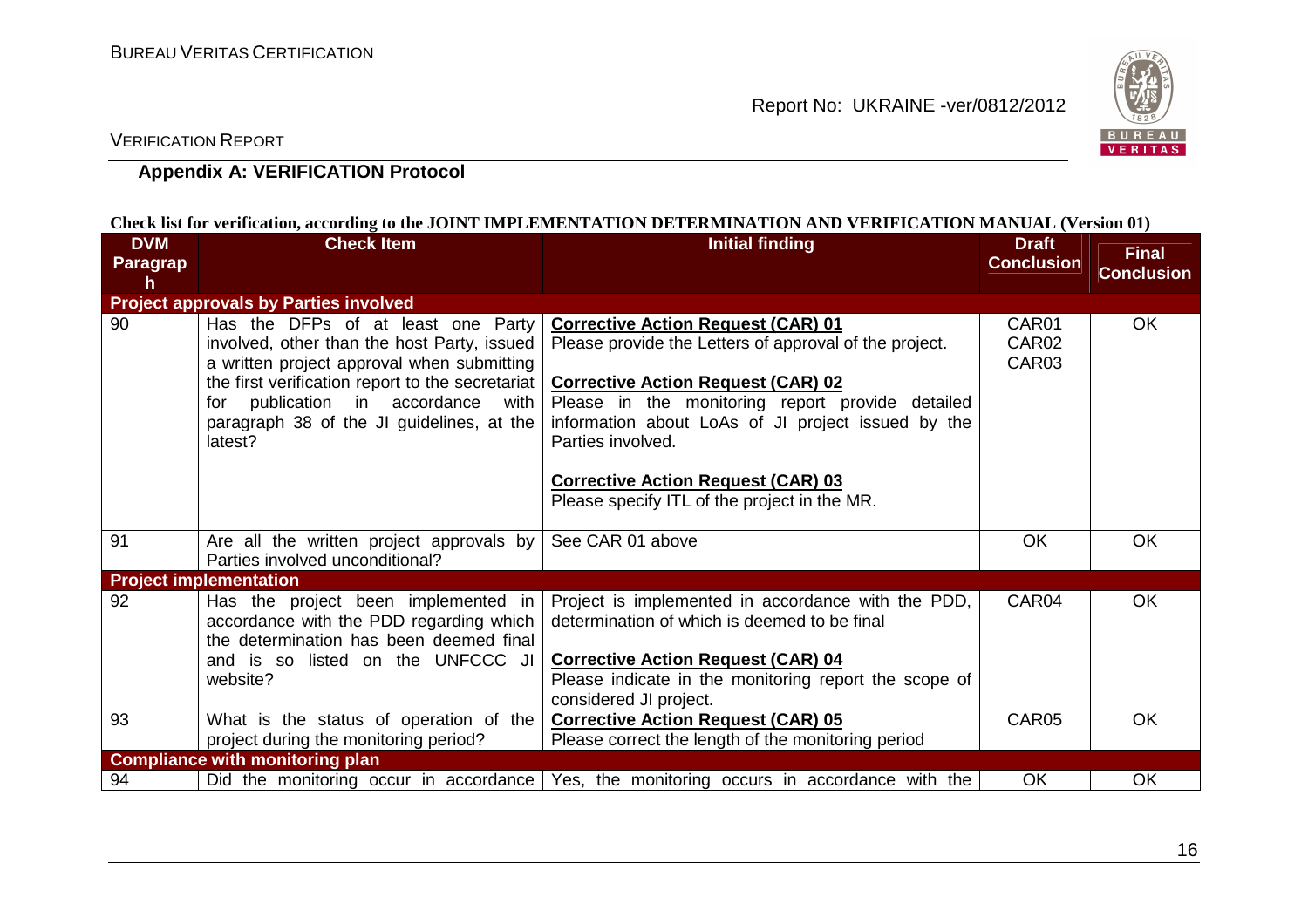VERIFICATION REPORT

Report No: UKRAINE -ver/0812/2012



#### **DVM Paragraph Check Item Initial finding Draft Conclusion Final Conclusion**with the monitoring plan included in the PDD regarding which the determination has been deemed final and is so listed on the UNFCCC JI website? 95 (a) For calculating the emission reductions or monitoring plan included in the PDD. enhancements of net removals, were key factors, e.g. those listed in 23 (b) (i)-(vii) above, influencing the baseline emissions or net removals and the activity level of the project and the emissions or removals as well as risks associated with the project taken into account, as appropriate? 95 (b) | Are data sources used for calculating Yes, all relevant key factors were taken into account, as appropriate. OK OK emission reductions or enhancements of net removals clearly identified, reliable and transparent? Data sources used for calculating emission reductions or enhancements of net removals are clearly identified, reliable and transparent **Corrective Action Request (CAR) 06**  Internet Links #6 is not working. Please make the appropriate changes. CAR06 OK 95 (c) Are emission factors, including default emission factors, if used for calculating the emission reductions or enhancements of net removals, selected by carefully balancing accuracy and reasonableness, and appropriately justified of the choice? 95 (d) Sthe calculation of emission reductions or **Corrective Action Request (CAR) 07** Please indicate the level of measurement error. CAR07 OK enhancements of net removals based on Yes, the calculation of emission reductions based on conservative assumptions and the most plausible CAR 08 OK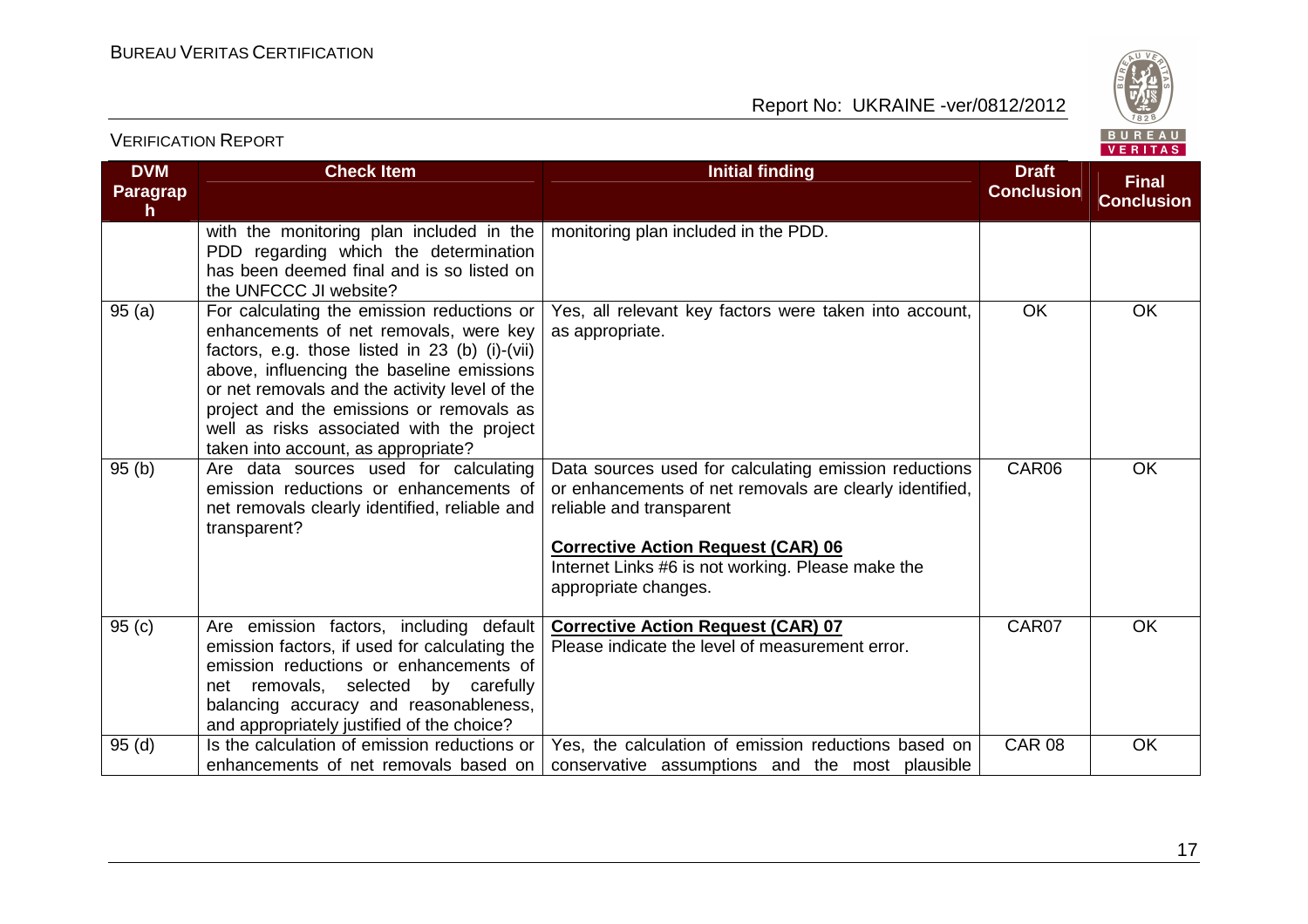

|                                     |                                                                                                                                                                         |                                                                                                                                                                                |                                     | VERITAS                           |
|-------------------------------------|-------------------------------------------------------------------------------------------------------------------------------------------------------------------------|--------------------------------------------------------------------------------------------------------------------------------------------------------------------------------|-------------------------------------|-----------------------------------|
| <b>DVM</b><br><b>Paragrap</b><br>h. | <b>Check Item</b>                                                                                                                                                       | <b>Initial finding</b>                                                                                                                                                         | <b>Draft</b><br><b>Conclusion</b>   | <b>Final</b><br><b>Conclusion</b> |
|                                     | conservative assumptions and the most                                                                                                                                   | scenarios in a transparent manner                                                                                                                                              |                                     |                                   |
|                                     | plausible<br>scenarios in a<br>transparent<br>manner?                                                                                                                   | <b>Corrective Action Request (CAR) 08</b><br>Please correct equation used by calculate emission<br>reductions, in excel calculation spreadsheet.                               |                                     |                                   |
|                                     | Applicable to JI SSC projects only - Not applicable                                                                                                                     |                                                                                                                                                                                |                                     |                                   |
|                                     | Applicable to bundled JI SSC projects only - Not applicable                                                                                                             |                                                                                                                                                                                |                                     |                                   |
|                                     | <b>Revision of monitoring plan</b>                                                                                                                                      |                                                                                                                                                                                |                                     |                                   |
|                                     | Applicable only if monitoring plan is revised by project participant - Not applicable                                                                                   |                                                                                                                                                                                |                                     |                                   |
| <b>Data management</b>              |                                                                                                                                                                         |                                                                                                                                                                                |                                     |                                   |
| 101(a)                              | Is the implementation of data collection<br>with the<br>procedures in accordance<br>monitoring plan, including the quality<br>control and quality assurance procedures? | Yes, the implementation of data collection procedures<br>is in accordance with the monitoring plan, including the<br>quality control and quality assurance procedures.         | OK                                  | OK                                |
| $\overline{101}$ (b)                | Is the function of the monitoring equipment,<br>including its calibration status, in order?                                                                             | <b>Corrective Action Request (CAR) 09</b><br>Please provide calibration interval for instruments used<br>in the monitoring process                                             | CAR09<br>CAR10<br>CAR <sub>11</sub> | OK                                |
|                                     |                                                                                                                                                                         | <b>Corrective Action Request (CAR) 10</b><br>Please provide passport and calibration certificates that<br>ensure accuracy of measuring in the monitoring period<br>for scales. |                                     |                                   |
|                                     |                                                                                                                                                                         | <b>Corrective Action Request (CAR) 11</b><br>Please provide the documental evidences that training<br>of personnel was conducted.                                              |                                     |                                   |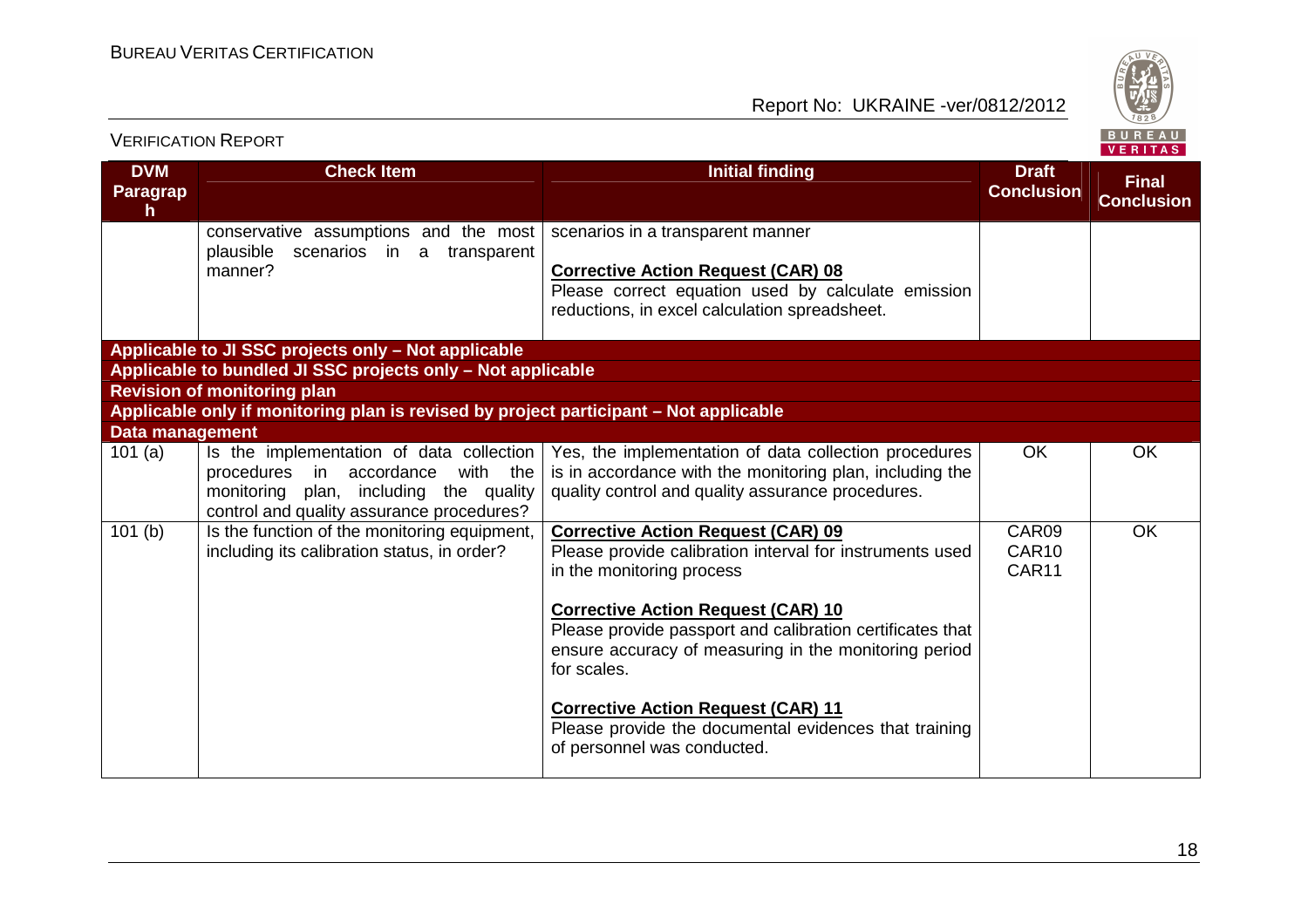



|  |  | - 25 |       |  |     |
|--|--|------|-------|--|-----|
|  |  |      | ER T. |  | a s |

| <b>DVM</b><br><b>Paragrap</b><br>h | <b>Check Item</b>                                                                                          | <b>Initial finding</b>                                                                                                                                                        | <b>Draft</b><br><b>Conclusion</b>             | <b>Final</b><br><b>Conclusion</b> |
|------------------------------------|------------------------------------------------------------------------------------------------------------|-------------------------------------------------------------------------------------------------------------------------------------------------------------------------------|-----------------------------------------------|-----------------------------------|
| 101 (c)                            | Are the evidence and records used for the<br>monitoring maintained in a traceable<br>manner?               | The evidences and records used for the monitoring<br>maintained are in a traceable manner                                                                                     | <b>OK</b>                                     | <b>OK</b>                         |
| $101$ (d)                          | Is the data collection and management<br>system for the project in accordance with<br>the monitoring plan? | The data collection and management system for the<br>project is in accordance with the monitoring plan                                                                        | CAR12<br>CL <sub>01</sub><br>CL <sub>02</sub> | <b>OK</b>                         |
|                                    |                                                                                                            | <b>Corrective Action Request (CAR) 12</b><br>Please provide documented evidence which confirms<br>the data storage during the period as required by<br>UNFCCC JI regulations. |                                               |                                   |
|                                    |                                                                                                            | <b>Clarification Request (CL) 01</b><br>Please provide the report 2-TP "air" for monitoring<br>period of the project.                                                         |                                               |                                   |
|                                    |                                                                                                            | <b>Clarification Request (CL) 02</b><br>Please use the uniform title of Consultant.                                                                                           |                                               |                                   |
|                                    | Applicable to sample-based approach only- Not applicable                                                   | Verification regarding programmes of activities (additional elements for assessment) – Not applicable                                                                         |                                               |                                   |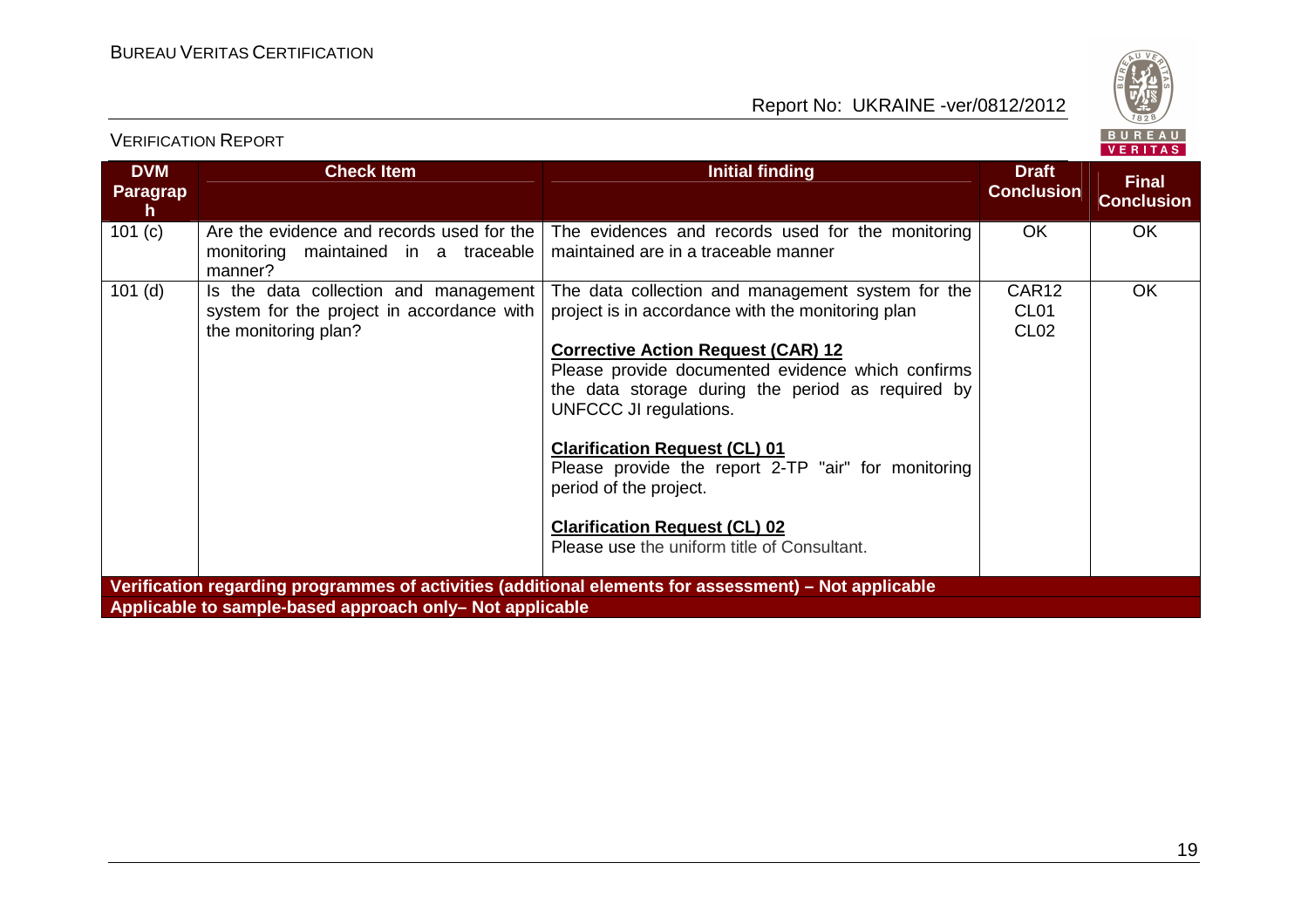

## VERIFICATION REPORT

#### **Table 2 Resolution of Corrective Action and Clarification Requests**

| Draft report clarification and corrective action<br>requests by verification team                                                                                        | Ref. to<br>checklist<br>question<br>in table 1 | <b>Summary</b><br>participant<br>project<br><b>of</b><br>response                                          | Verification team conclusion                                                                |
|--------------------------------------------------------------------------------------------------------------------------------------------------------------------------|------------------------------------------------|------------------------------------------------------------------------------------------------------------|---------------------------------------------------------------------------------------------|
| <b>Corrective Action Request (CAR) 01</b><br>Please provide the Letters of approval of the<br>project.                                                                   | 90                                             | Copies of Letters are provided to AIE.                                                                     | Based on the documentation<br>received, CAR XX is closed.                                   |
| <b>Corrective Action Request (CAR) 02</b><br>Please in the monitoring report provide detailed<br>information about LoAs of JI project issued by the<br>Parties involved. | 90                                             | Information with LoAs number and date of<br>issuance is described in the monitoring<br>report section A.5. | Issue is closed based on<br>the<br>amendments that were made by<br>MR developers.           |
| <b>Corrective Action Request (CAR) 03</b><br>Please specify ITL of the project in the MR.                                                                                | 90                                             | Corresponding information was added to<br>the MR.<br>See MR version 2.0                                    | Issue is closed                                                                             |
| <b>Corrective Action Request (CAR) 04</b><br>Please indicate in the monitoring report the scope<br>of considered JI project.                                             | 92                                             | Scope 13 relate to JI project.<br>The<br>information provided according to the<br>registered PDD.          | Scopes of the<br>project<br>were<br>indicated in the monitoring report.<br>Issue is closed. |
| <b>Corrective Action Request (CAR) 05</b><br>Please correct the length of the monitoring period                                                                          | 93                                             | Length of crediting period was corrected.<br>See MR version 2.0                                            | Issue is closed                                                                             |
| <b>Corrective Action Request (CAR) 06</b><br>Internet Links 6 is not working. Please make the<br>appropriate changes.                                                    | 95(b)                                          | The internet-reference update.                                                                             | CAR 06 is closed.                                                                           |